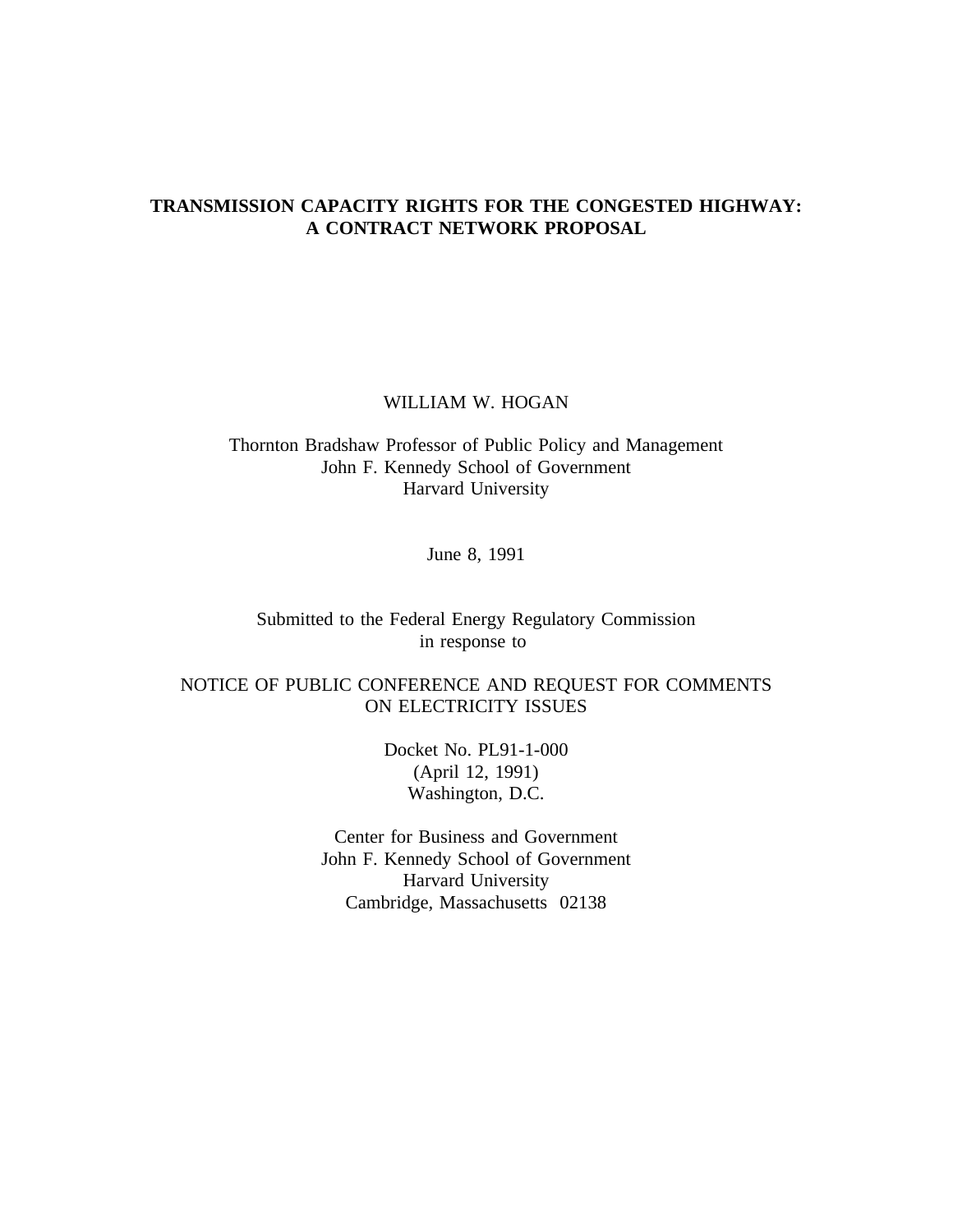# **TRANSMISSION CAPACITY RIGHTS FOR THE CONGESTED HIGHWAY: A CONTRACT NETWORK PROPOSAL**

#### **EXECUTIVE SUMMARY**

#### WILLIAM W. HOGAN

Thornton Bradshaw Professor of Public Policy and Management John F. Kennedy School of Government, Harvard University

Submitted to the Federal Energy Regulatory Commission in response to

# NOTICE OF PUBLIC CONFERENCE AND REQUEST FOR COMMENTS ON ELECTRICITY ISSUES

Docket No. PL91-1-000, (April 12, 1991), Washington, D.C.

The fundamental problems of transmission pricing and access policies require a generic review. This paper outlines one generic transmission approach that could play an essential role in further development of efficient, competitive markets. The new ingredient is a viable longterm transmission capacity right defined within a contract network that respects the special problems of electric power networks. A contract network extends the concept of a contract path to address the problems of loop flow and congestion in electric power transmission systems. A contract network option provides a well-defined, internally consistent framework for assigning long-term capacity rights in a complicated electric transmission network.

The special circumstances of electricity markets lead to three essential ingredients for the design of the new electricity market: greater reliance on competition; spot markets for efficient operations; and long-terms contracts defining rights and financial hedges. Competition should control the process wherever practical. The most important requirement for competition is to minimize or eliminate any barriers to entry. New or competing generators should have easy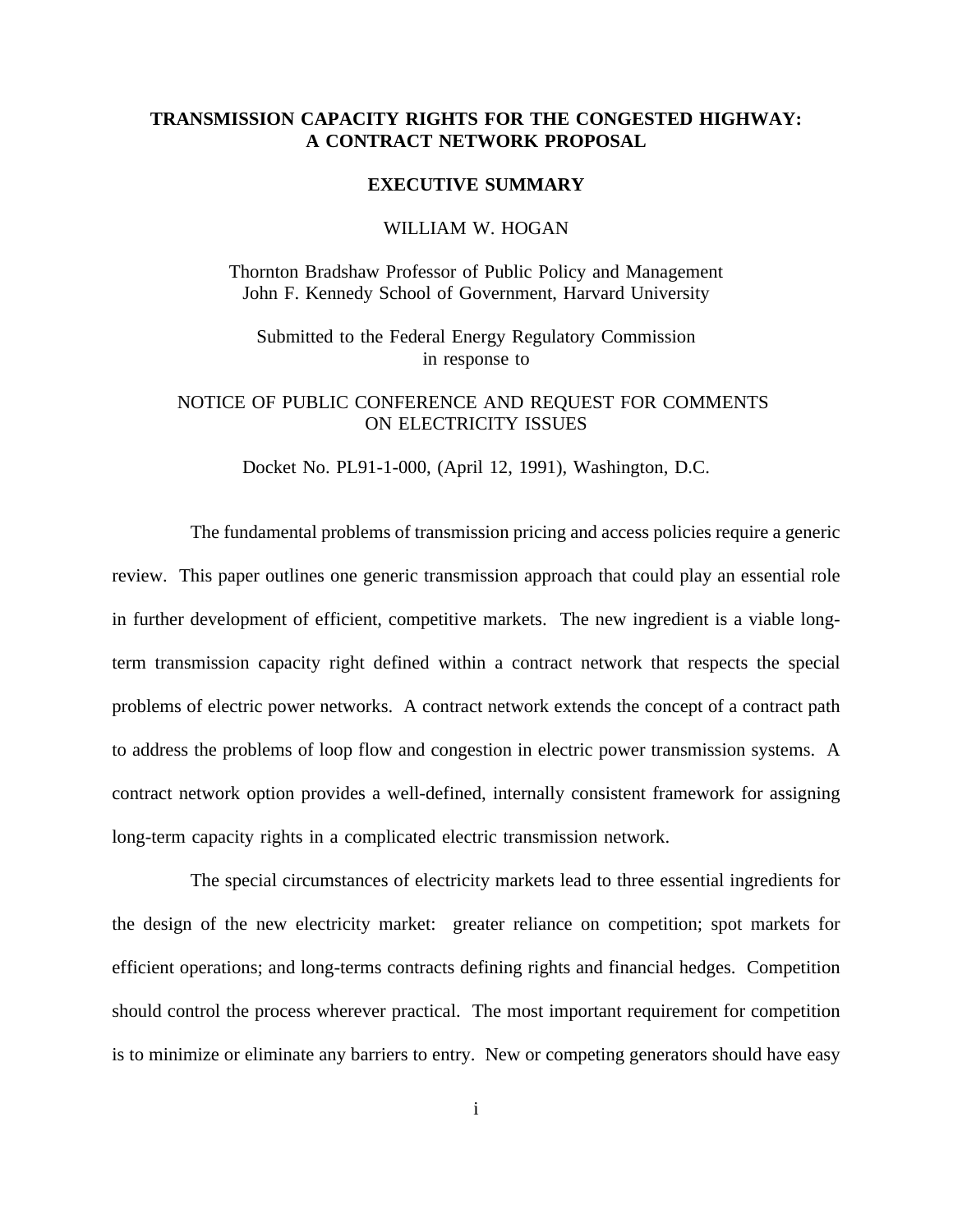entry to the market to provide contestability. Wholesale customers should have access to alternative generators, suppliers and brokers when economically appropriate. The market should provide the proper signals and incentives such that mutually acceptable contracts between users of the system are economically efficient for the system as a whole.

In an electricity system, operating an efficient spot market for energy and transmission is a key to providing both access and the proper economic incentives. At the same time, the demands of system control and reliability require central dispatch of power plants to meet load while respecting the constraints of the transmission grid. These requirements combine naturally in the continuation of traditional practices for economic dispatch of power plants coupled with the innovation of allowing market-based bids for power to replace engineering estimates of costs.

The existing mechanisms for central economic dispatch provide the information needed to calculate short-run marginal costs that reflect the payments for energy inputs, the availability of power plants and the constraints of the transmission system. This central dispatch must be preserved. With the proper design of incentives for bidding, this same dispatch process will replicate the results of a competitive market for which the marginal costs would be equal to the market-clearing prices. All energy could be brought and sold at these market clearing prices.

Efficient short-run transmission usage prices are implicit in the differences in these spot-market prices across locations. These price differences always include the effect of marginal transmission losses. In addition, faced with transmission constraints, these market prices will include sometimes substantial differences that reflect the costs of system congestion. The resulting transmission loss and congestion prices provide the necessary signals for efficient use of the existing electricity system and the proper incentives for efficient investment to locate new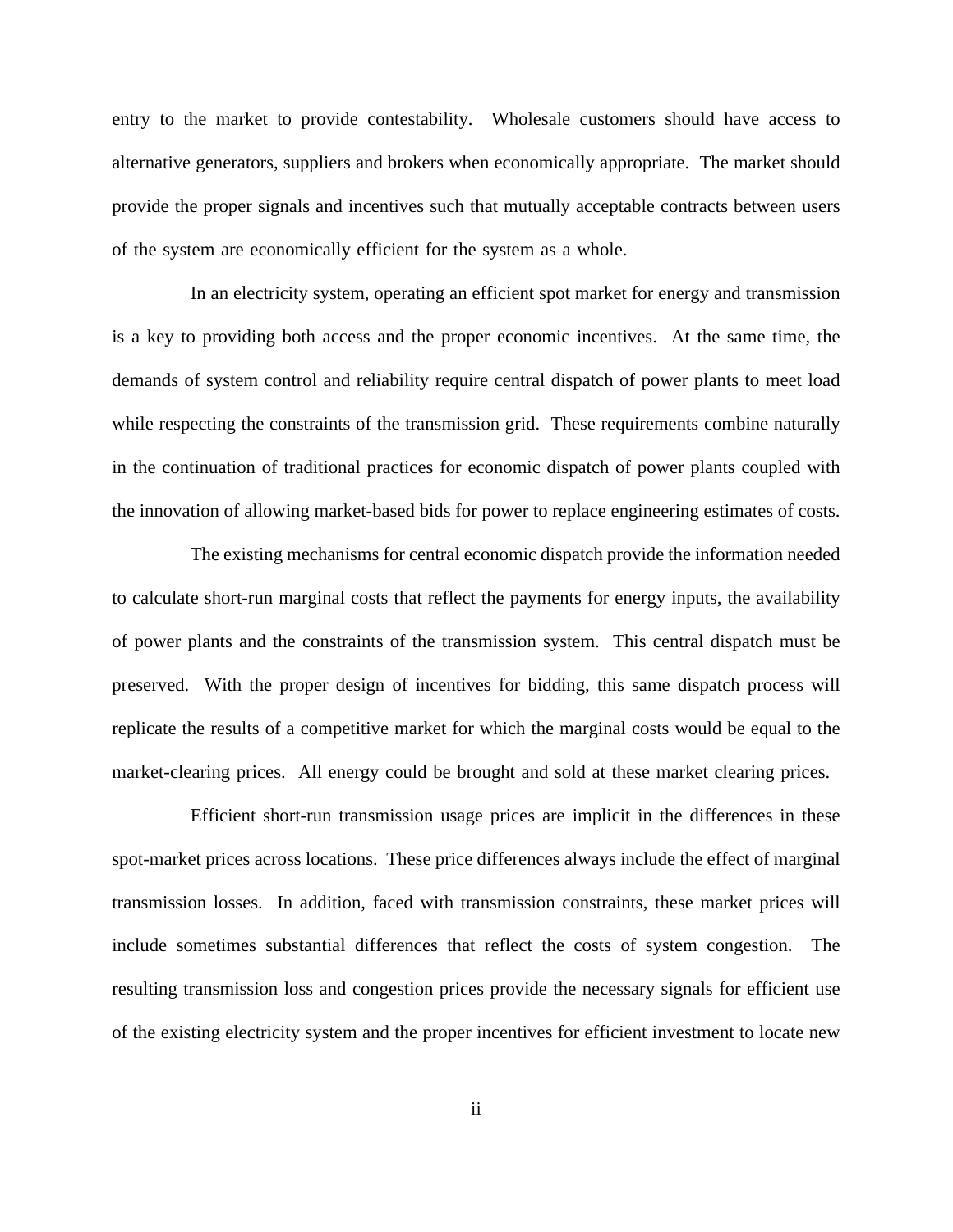generating plants or expand the transmission grid.

The existence of a spot market based on demand bidding and central economic dispatch would provide a principal ingredient needed to assure access to the electricity market. Subject to minimal technical requirements and credit guarantees, any generator, supplier, broker or wholesale customer should have access to the grid and be allowed to buy and sell power in the spot market. The operation and central control of the grid should be limited to the technical but not the commercial operation of the market.

As with other industries, an efficient spot market in electricity must combine with longterm contract arrangements for both energy and transmission. These contracts should define rights and responsibilities and share price and other financial risks as the parties agree. Energy contracts between customers and generators can insure generator cash flow and provide the required support for financing new projects. Furthermore, long-term energy contracts provide an option for customers seeking greater price stability. Buyers and sellers would have the option of relying on the spot-market with the possibility of highly volatile prices. However, buyers and sellers would also have the option of agreeing on separate bilateral financial payments that hedge against any changes in prices in the spot market. Furthermore, in the presence of the spot market, the long-term energy contracts are limited to financial hedges and do not constrain the operation of central economic dispatch by requiring application of specific generating plants for specific customers. Actual purchase and sale of power would be provided through the spot market, with payments under the contract returning agreed compensation for fluctuations in the spot price.

Although long-term energy contracts can arise naturally through bilateral negotiations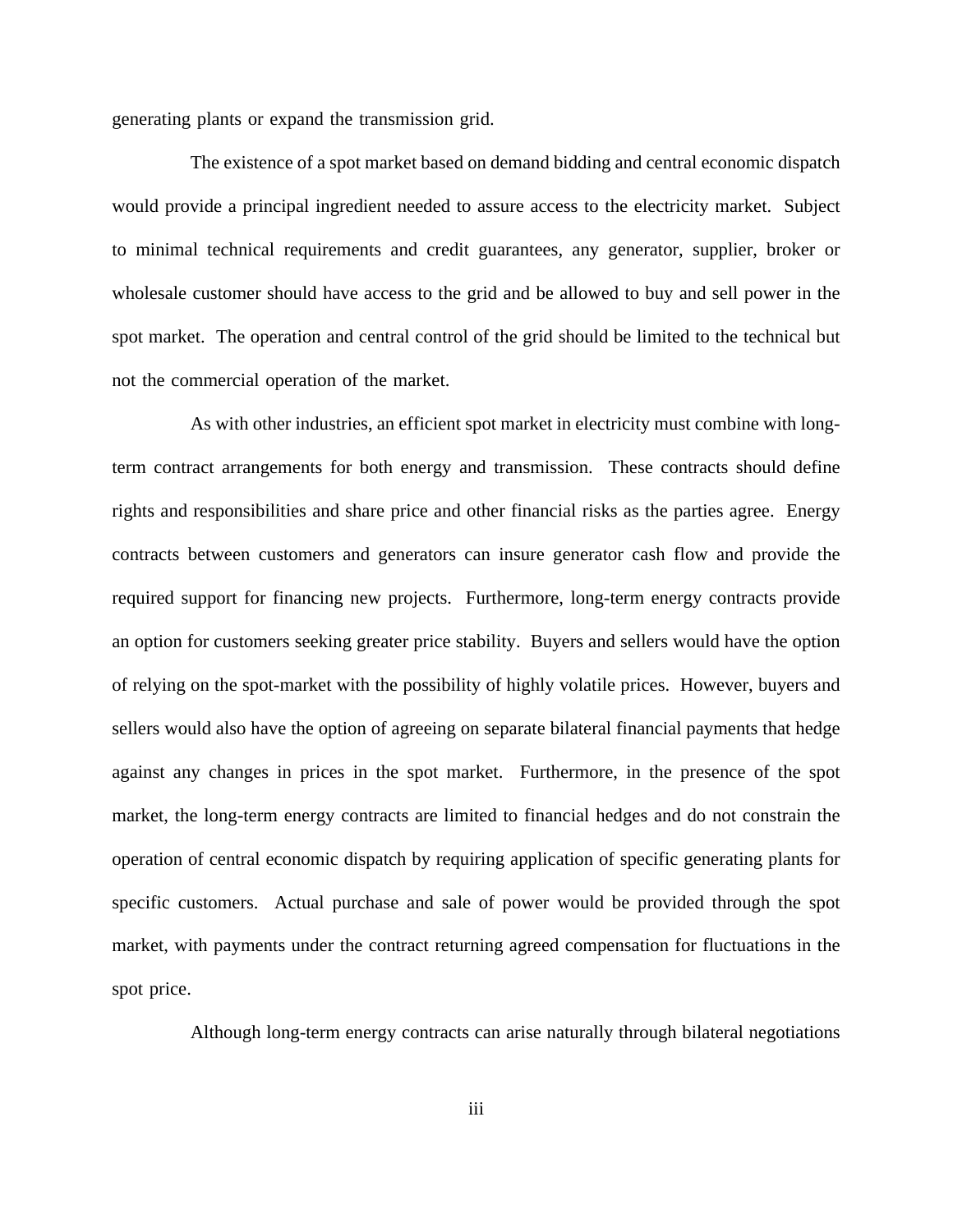built around the operation of an electricity spot market, corresponding contracts defining transmission rights and payments must work through the monopoly grid operator. The technical conditions of electric power transmission require that the central grid operator recognize and incorporate the interactions of different users of the system. In the short run these interactions lead to efficient transmission usage prices. In the short run these interactions lead to efficient transmission usage prices. In the long-run, the central grid can operate a market in transmission capacity rights. Just as with long-term energy contracts, these transmission rights would be limited to financial hedges and would not constrain the technical operation of central dispatch.

The financial payments for transmission rights would provide the natural compensation for the fluctuations in spot prices. However, unlike the long-term contracts with generators, the definition of rights and the computation of the associated financial payments for transmission requires the participation of the central grid. Fortunately, the necessary payments could be determined automatically in the calculation of the short-run marginal costs associated with the optimal economic dispatch for the spot market. Hence the central grid could provide the technical operation of the spot market and act as a clearinghouse for payments under long-term transmission capacity rights.

Creation and use of the financial transmission capacity rights would provide the normal mechanism for capturing the benefits of the transmission grid. By distributing the revenues obtained from short-run transmission usage back to the holders of transmission capacity rights, we would leave the costs of the transmission system to be collected from a set of fixed charges under long-term contracts. Combined with short-run marginal cost prices, the fixed charges are economically efficient as the other half of a two-part tariff and would fall naturally to the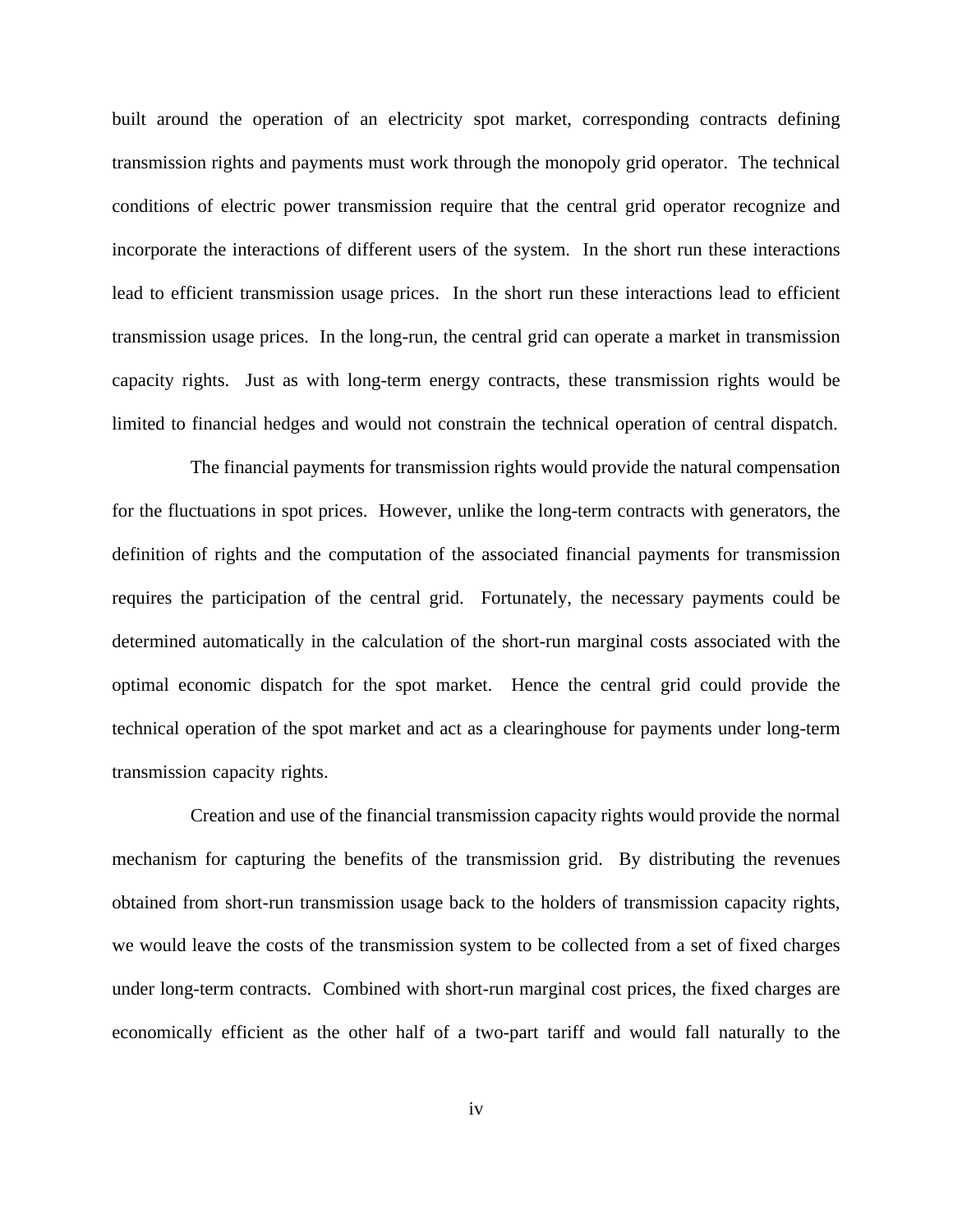recipients of the transmission rights. Customers who wish to reduce the costs of congestion implicit in payments in the electricity spot market would have an incentive to invest in transmission expansion and reinforcement. Such investment would create new transmission capacity. The right to the financial benefit of that new capacity could be assigned to the customer who agreed to pay the investment cost. Those who invest in long-term transmission capacity rights would not face the possibility of later paying congestion costs induced by other users of the system. This provides the complementary long-term financial assurances found in the companion long-term energy contracts. These long term contracts provide the necessary analogy to property rights to promote economically efficient incentives for long-term investment in both generation and transmission.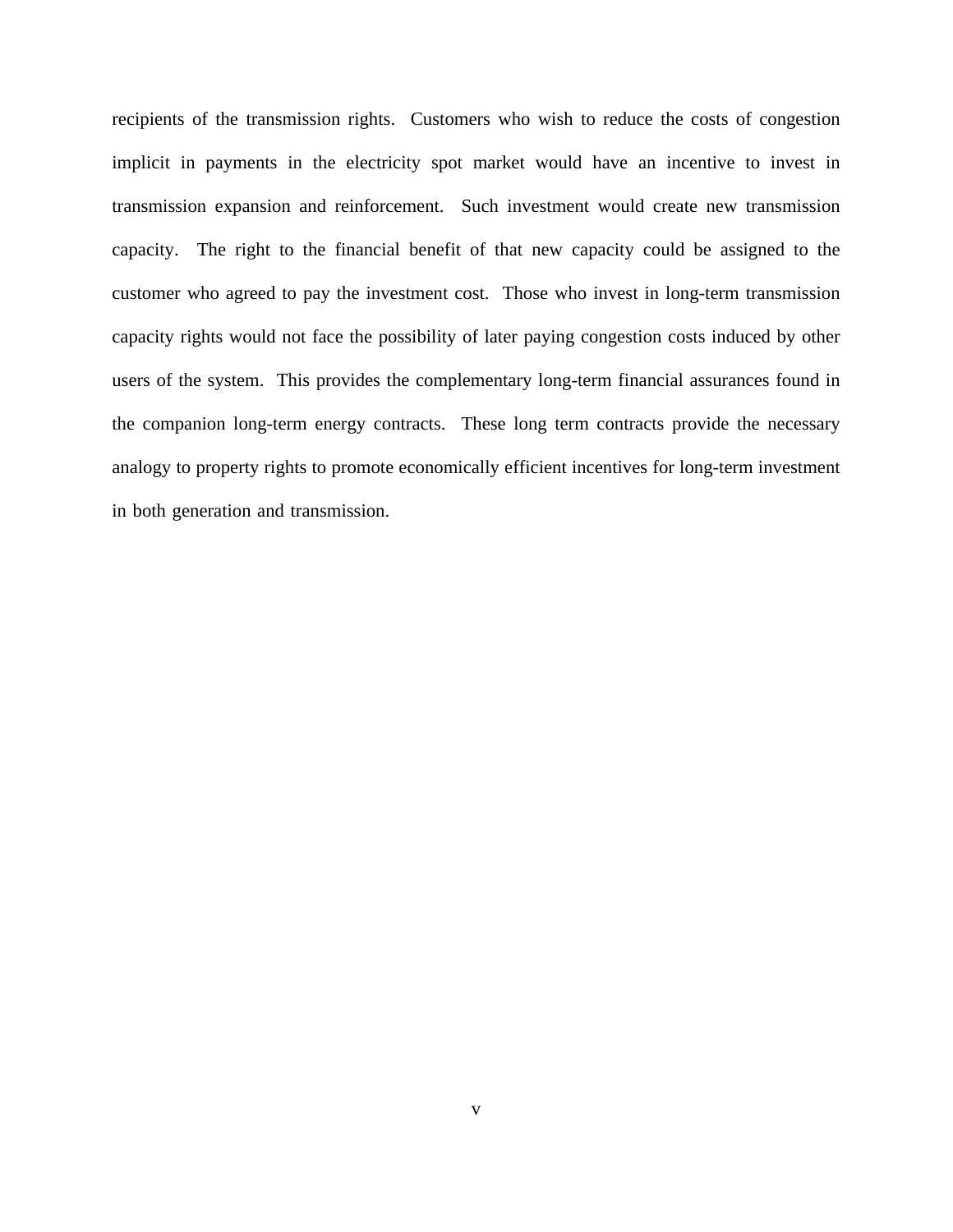# **TRANSMISSION CAPACITY RIGHTS FOR THE CONGESTED HIGHWAY: A CONTRACT NETWORK PROPOSAL**

William W. Hogan $<sup>1</sup>$ </sup>

As competitive markets in electricity generation are emerging, increasing pressure is placed on providing expanded transmission service. <sup>2</sup>

# **INTRODUCTION**

As the Federal Energy Regulatory Commission (FERC) reviews basic issues in the development of the electricity market, it asks for guidance on the development of transmission policies that would provide more open access to the grid and on the need for a generic review: "Should the Commission address transmission pricing and access issues on a case-by-case or a generic basis?" Given the fundamental and central nature of the problems of transmission pricing and access policies, a generic review and reform would be appropriate. This paper outlines a generic transmission approach that could play an essential role in further development of efficient, competitive markets. The new ingredient is a viable long-term transmission capacity right defined within a contract framework that respects the special problems of electric power networks.

<sup>&</sup>lt;sup>1</sup> Thornton Bradshaw Professor of Public Policy and Management, Kennedy School of Government, Harvard University, and Director, Putnam, Hayes & Bartlett, Inc., Cambridge, MA. I benefitted greatly from comments by Charles Cicchetti, William Lindsay, Steve Mitnick, Joe Pace, Howard Pifer, Thomas Parkinson and Ellen Roy. The idea of using contract networks for defining long-term rights grew out of intensive discussions with Sarah Johnson, Thomas Parkinson, Larry Ruff, and Michael Schnitzer. For a more comprehensive collection of acknowledgements and citations, see W. Hogan, "Contract Networks for Electric Power Transmission," Energy and Environmental Policy Center, Harvard University, Discussion Paper E-90-17, September 1990. The author is a consultant on electric transmission issues for Duquesne Power and Light Company, the British National Grid Company, and Electricorp of New Zealand. The views presented in this paper are not necessarily attributable to any of those mentioned, and the remaining errors are solely the responsibility of the author.

Federal Energy Regulatory Commission, "Notice of Public Conference and Request for Comments on Electricity Issues," Docket No. PL91-1-000, April 12, 1991, p.2.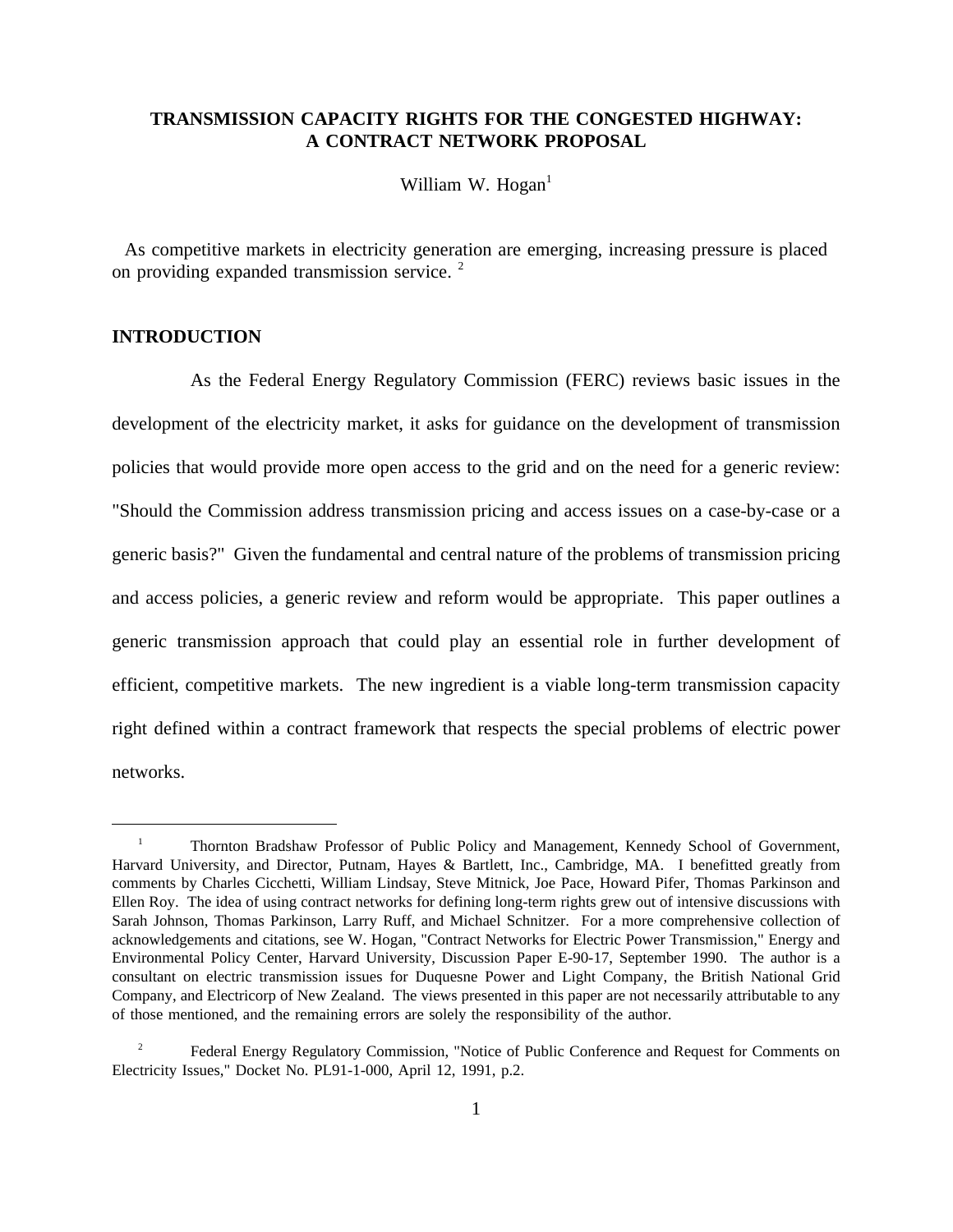### **TRANSMISSION ACCESS PROBLEMS**

Gridlock threatens the electric transmission highway. Without clear rights-of-way, congestion reduces the effective capacity of the transmission network. Those caught in the traffic jam or forced to stand on the roadside clamor for reform before traffic halts for all but a privileged few in the express lane. Just a sample of typical problems illustrates the cost of congestion:

- **o Cooperative Company:** A utility joins with smaller partners to build a new transmission line. The partners assume that their investment entitles them to unrestricted use of a pro rata capacity increment to move power between any two places connected to the new line. The operator argues that other network reliability constraints will restrict the ability to use the new transfer capability and these limits will depend on system load conditions in ways that are difficult to define in advance. The resulting disputes threaten to compromise the efficient use of the new transmission increment and leave the utility last in the priority queue.
- **o Weak Wheeler**: A utility regularly loses its ability to honor transmission ("wheeling") rights over its system during periods of heavy congestion; the lines fill up with loop flow from interconnected utilities engaging in bulk power transactions scheduled along other contract paths. Reportedly a relatively modest investment to upgrade transmission lines would increase wheeling capacity. However the wheeling utility would gain little as the increased capacity would be absorbed in turn by increased loop flow that provides no revenue for the wheeling utility. Hence the transmission

2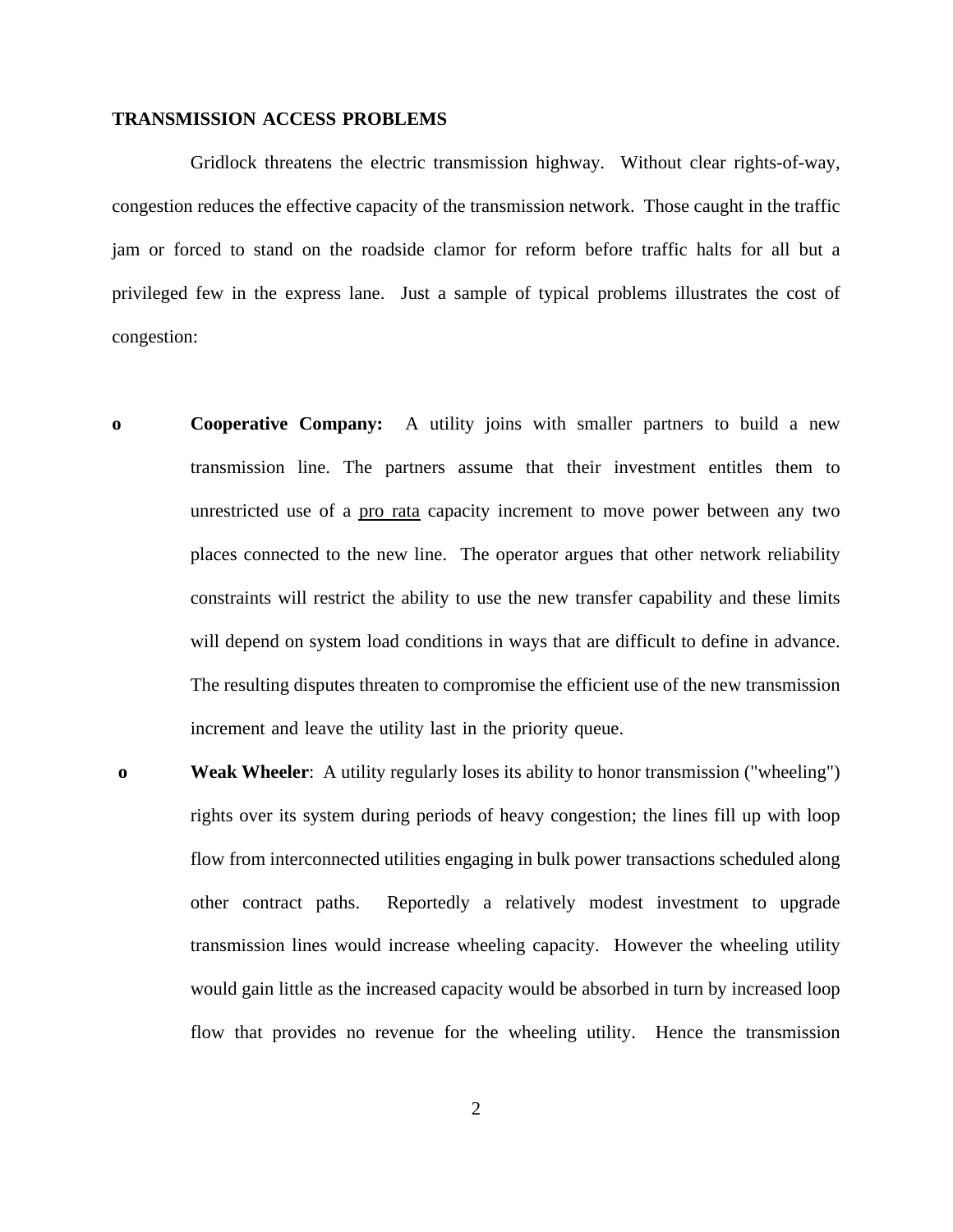investment is not made, thereby foreclosing attractive long term power contracts.

**o** Big Buyer: A utility's power purchases were curtailed by voltage problems during a period of heavy system load despite the availability of adequate generating capacity under long-term contracts. Unfortunately the long-term contracts covered plants at distant sites that depend on bulk transmission to move the power. "At the time we signed the contracts, all the studies indicated that there would be adequate transmission capacity," but the studies did not anticipate the current load patterns which clog the system. The resulting congestion imposes higher costs without compensation. In this case the free riders bump off the paying passengers.

As outlined below, in each case the problems can be traced in part to a lack of an adequate definition of a transmission capacity right. Everyone sees the need for something new.<sup>3</sup> From Britain with its national grid and competitive market innovations to the United States with its Balkanized grid and traditional regional pools, the electric utility industry is searching for new rules of the road.<sup>4</sup> Progress has been slow and halting, stumbling over the special complexities of transmission networks. Further advances would seem to require a change in the terms, and terminology, of the transmission debate.

<sup>3</sup> For example, see the discussion of transmission issues woven throughout the "1990 Electric Utility Executives' Forum," Public Utilities Fortnightly, Vol. 125, No. 11, May 24, 1991, pp. 62-110; or the Special Report, "Transmission...A Continuing Controversy," Public Utilities Fortnightly, July 19, 1990, p. 12.

<sup>&</sup>lt;sup>4</sup> For a review of the many reform proposals, and a discussion of remaining problems, see Federal Energy Regulatory Commission, The Transmission Task Force's Report to the Commission. Electricity Transmission: Realities, Theory, and Policy Alternatives, Washington, DC, October 1989.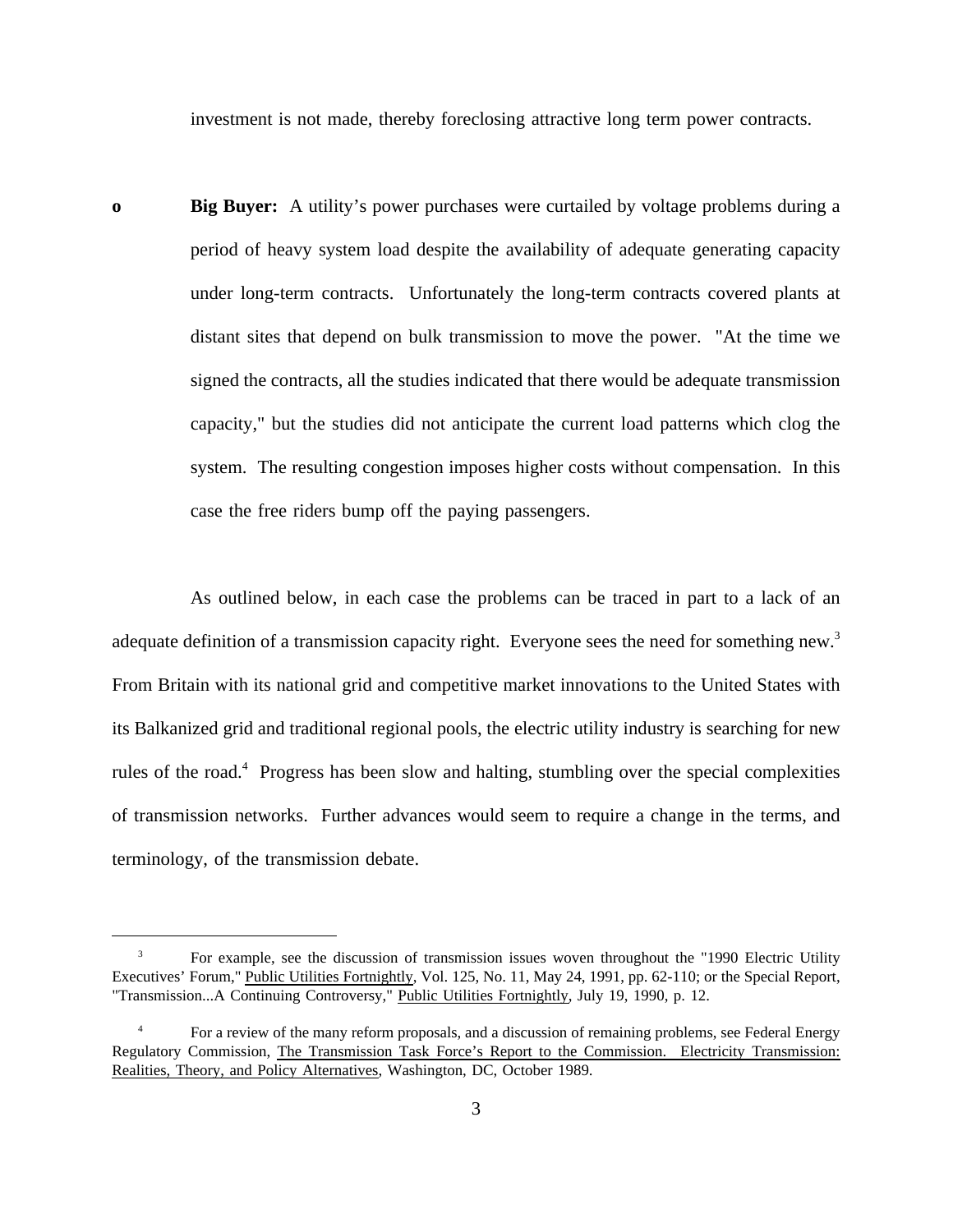## **Competition and Access**

The old traffic rules developed in a different era and with a different vision of the purposes of the transmission grid. Earlier when the few owners were also the only users of the grid, these members of the transmission club could manage the traffic with no more than gentlemen's agreements. When the principal uses of the grid were for reliability and capacity sharing, the club members could rely on informal exchanges to absorb or balance the costs of sporadic congestion. Now, however, new opportunities have arisen and new players are anxious for admittance to the club. Uncomfortable with the informal rules, these new participants want a better definition of the entrance rights and membership fees.<sup>5</sup>

The new emphasis on transmission grew out of the economic shifts of the last two decades. Previously unexpected regional pockets of excess generating capacity developed that can now help other need locales which lack adequate power resources. In other cases, even where regional capacity is adequate, shifts in relative energy prices have created economic incentives to move cheaper power, spurred on by stringent environmental requirements that make remote generation even more attractive.

The accompanying growth of competition is creating a constituency of vigorous third parties anxious to use the transmission system. Most forecasts anticipate that a large fraction of new power generation over the next decade will come from non-traditional sources, including both independent power producers and utilities operating outside their own service territory. In

<sup>&</sup>lt;sup>5</sup> "Furthermore, clear rules-of-the-road must exist for transmission access to assure the technical integrity of the grid, particularly as bulk power markets become more competitive. Such rules will be crucially important to maintaining reliability and economic/engineering efficiency of increasingly complex intersystem transmission grids. These rules will become more critical as the informal agreements that currently sustain cooperation are superseded by open rivalry between utilities that control transmission." C.G. Stalon and R.H.J.H. Lock, "State-Federal Relations in the Economic Regulation of Energy," Yale Journal on Regulation, Vol. 7, No. 2, Summer 1990, p. 471.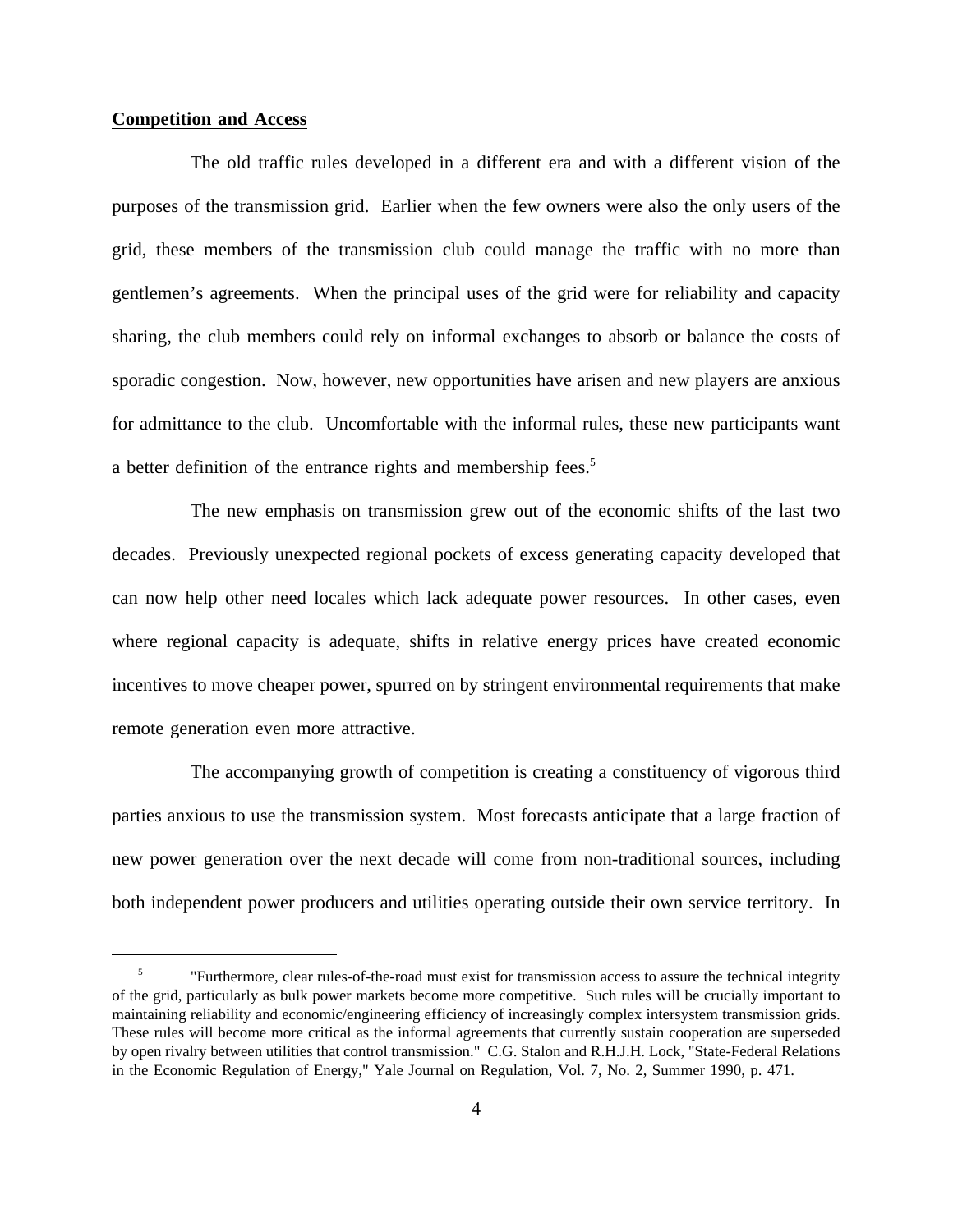order to finance and build new generation, these new suppliers will need firm access to the transmission grid. Until now, while the numbers have been small, the few requests for transmission access and power wheeling could be handled as special cases. However, the grid operators will need to rewrite the rules as the new plants become more than a token appendage to the system.

There is little doubt that more changes are coming. The FERC policies on both mergers and power sales have emphasized the concern with market power and the importance of transmission access in mitigating both the appearance and the reality of such market power. For example, the UPL-Pacificorp merger approval foundered until transmission access was promised for any requesting electric utility.6 The FERC's requirement for a "no fault" assurance of transmission access as proposed in the Public Service Company of Indiana power sale underscored the reliance on firm transmission rights for third parties as the sine qua non of flexible pricing and light-handed regulation.<sup>7</sup>

Transmission access reform is in the air. According to one respected expert, "the 50 year old debate ... is behind us." Simply put: "Government will mandate third-party access to transmission." Only the "appropriate terms" are at issue. $8$ 

<sup>&</sup>quot;Utah Power & Light, Pacificorp, and PC/UP&L Merging Corporation," Opinion No. 318, issued October 26, 1988, Docket No. EC88-2-000, 45 FERC 61,095.

<sup>7</sup> Federal Energy Regulatory Commission, Opinion No. 349, Public Service Company of Indiana, Inc., Docket no. ER89-672-000 and ER89-672-001, 51 F.E.R.C. P61,367 (1990), at 62,194-62,198.

<sup>8</sup> R. Pierce, "Who Will Mandate Access to Transmission: FERC or the Courts?", Public Utilities Fortnightly, March 29, 1990, pp. 28-29.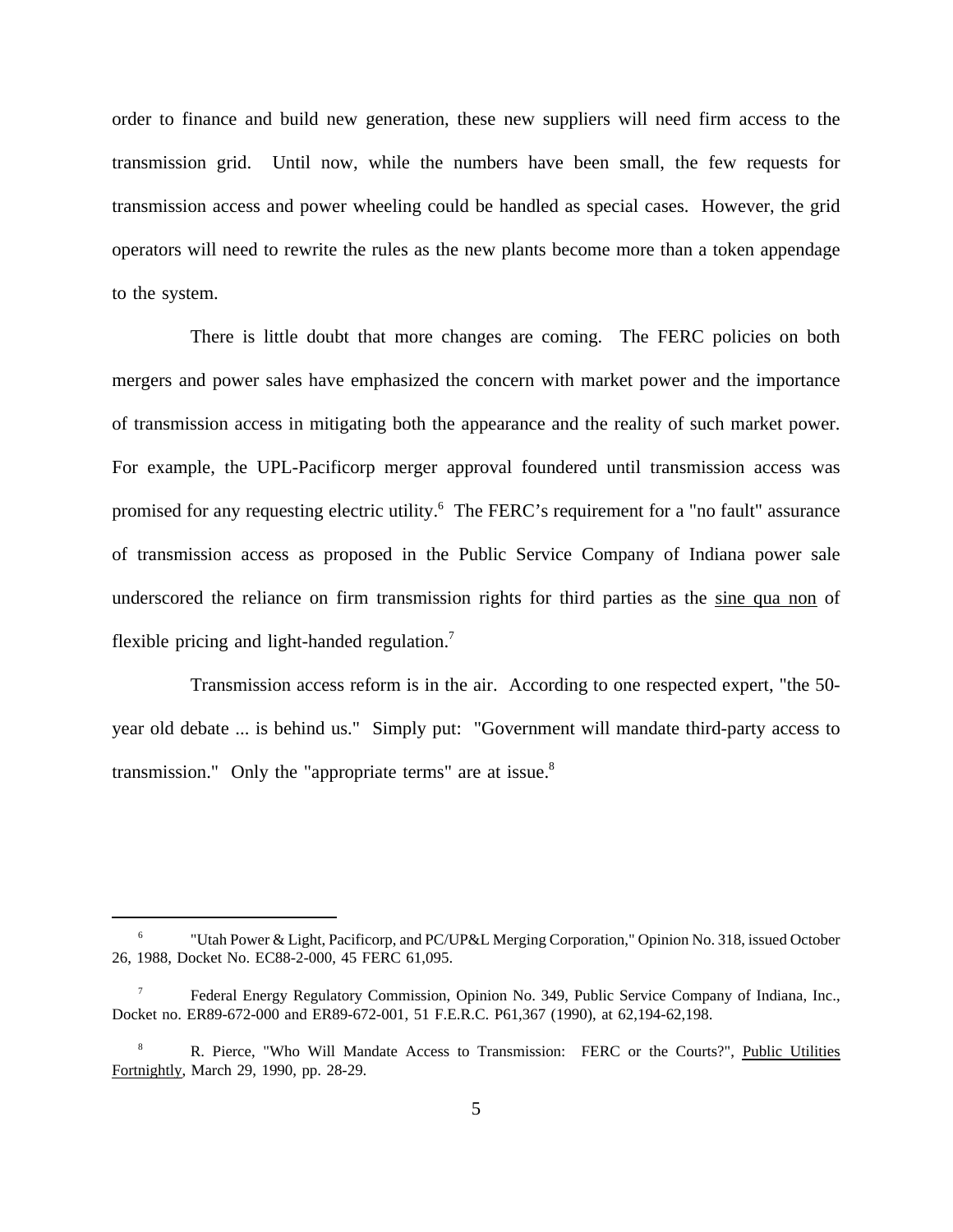### **Access and Reliability**

What terms would be appropriate? The prospect of free-wheeling open access to the transmission grid alarms many of the current members of the transmission club. The "free" part is a matter of special concern. Fear of being stuck with the bill for the free lunch has spawned numerous fine distinctions to separate the "good" wheeling that promotes competition and rewards economic efficiency from the "bad" wheeling that degrades reliability or moves dollars rather than power.

Of course, it is difficult to separate good access from bad access, or to separate the calls for reasonable transmission limitations designed to protect reliability from unreasonable barriers designed to protect vested interests. Furthermore, the policy-makers have heard it all before elsewhere in the defense of heavy regulation and limited access in the cases of airlines, trains, trucks, telephones, natural gas, and so on. The instinct of many reformers is to get the prices right, provide access to the transmission system, and let the new competitors enter.

In the broad policy debate, therefore, natural suspicion arises when utility industry executives and system operators (the insiders' insiders) warn of the complexity of the transmission grid and the dangers of open access. Pressed by the desire to move ahead, it is easy to dismiss the arcane features of transmission grids -- including loop flow, reactive power compensation, frequency control and contingency analyses -- as mere operational details. Given the experience in other industries, it is tempting to assume that these details can be ignored for purposes of the grand policy design.

In the case of electric power transmission, however, the details do matter and they have a potentially dramatic impact on the character of possible reforms. The detail in electric power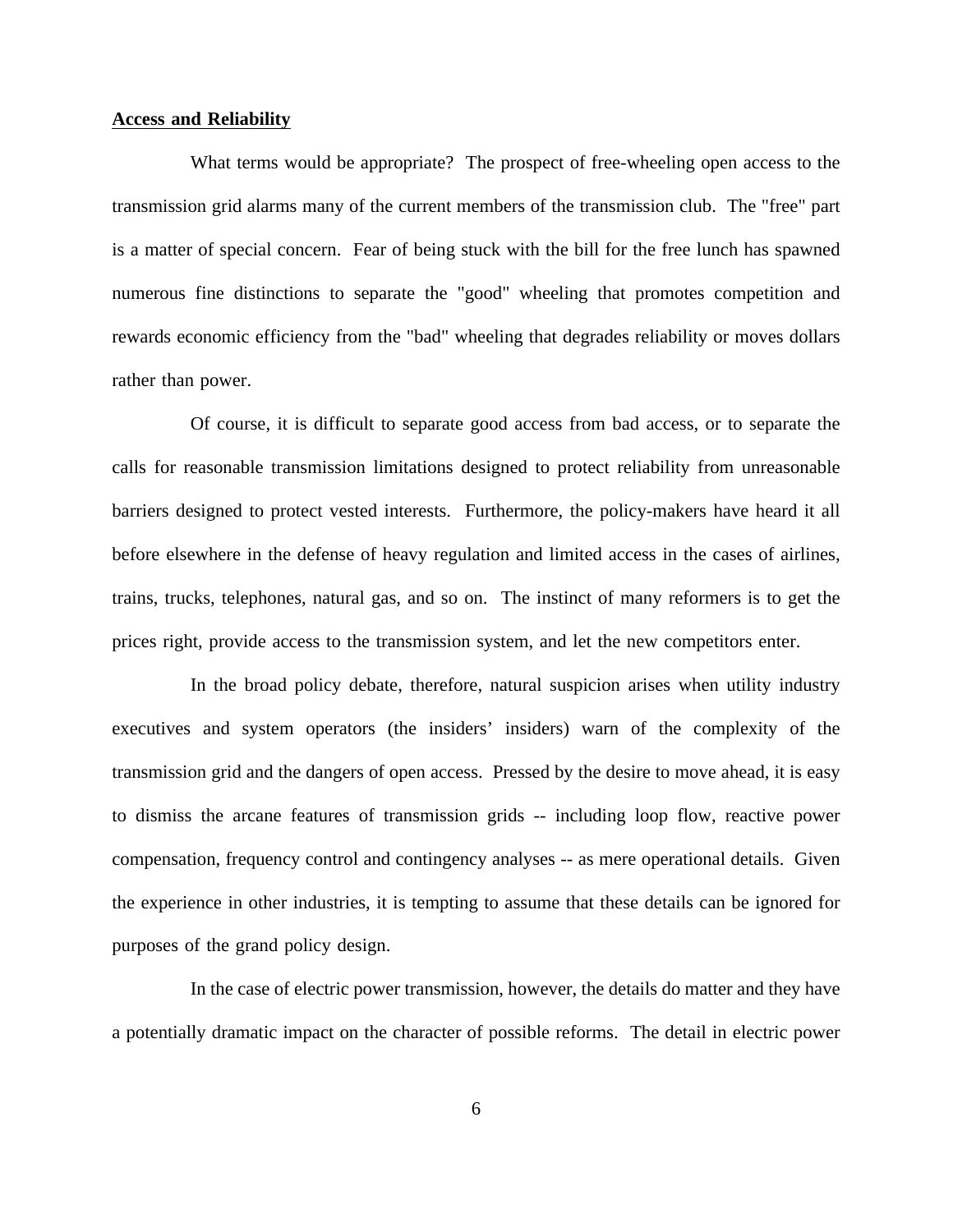transmission may not be so easy to dismiss -- much that seems obvious isn't.

Consider a few facts that are well known to the club members, but often unfamiliar to others:

- **o** The ubiquitous contract path for power transactions, typically defined as a series of transmission "lines" on which capacity is available, is a legal fiction. Due to the phenomenon of loop flow, the actual power flow will deviate from the contract path, sometimes significantly, by traveling across all parallel paths. This interferes with other fictitious contract paths. In a congested system, the real costs and benefits of transmission, with the associated winners and losers, may bear little resemblance to the assumptions of the compensation scheme embodied in the contract path.
- **o** Because of loop flow, the transmission grid is only as strong as its weakest parallel path. It is easy to construct examples where use of a small power plant connected to a "weak" transmission line can prohibit use of large power plants connected to "strong" transmission lines. Hence, traditional anti-trust market-share analysis is compromised. The associated Herfindahl index calculations of market power in power markets are at best incomplete and at worst, meaningless.
- **o** The "transfer capacity" of a transmission grid is not well-defined in the usual sense. The short-hand qualifier used by system engineers is "*according to studies*," as in "*according to studies*, the transfer capacity is 1500 MWs." The long-hand version is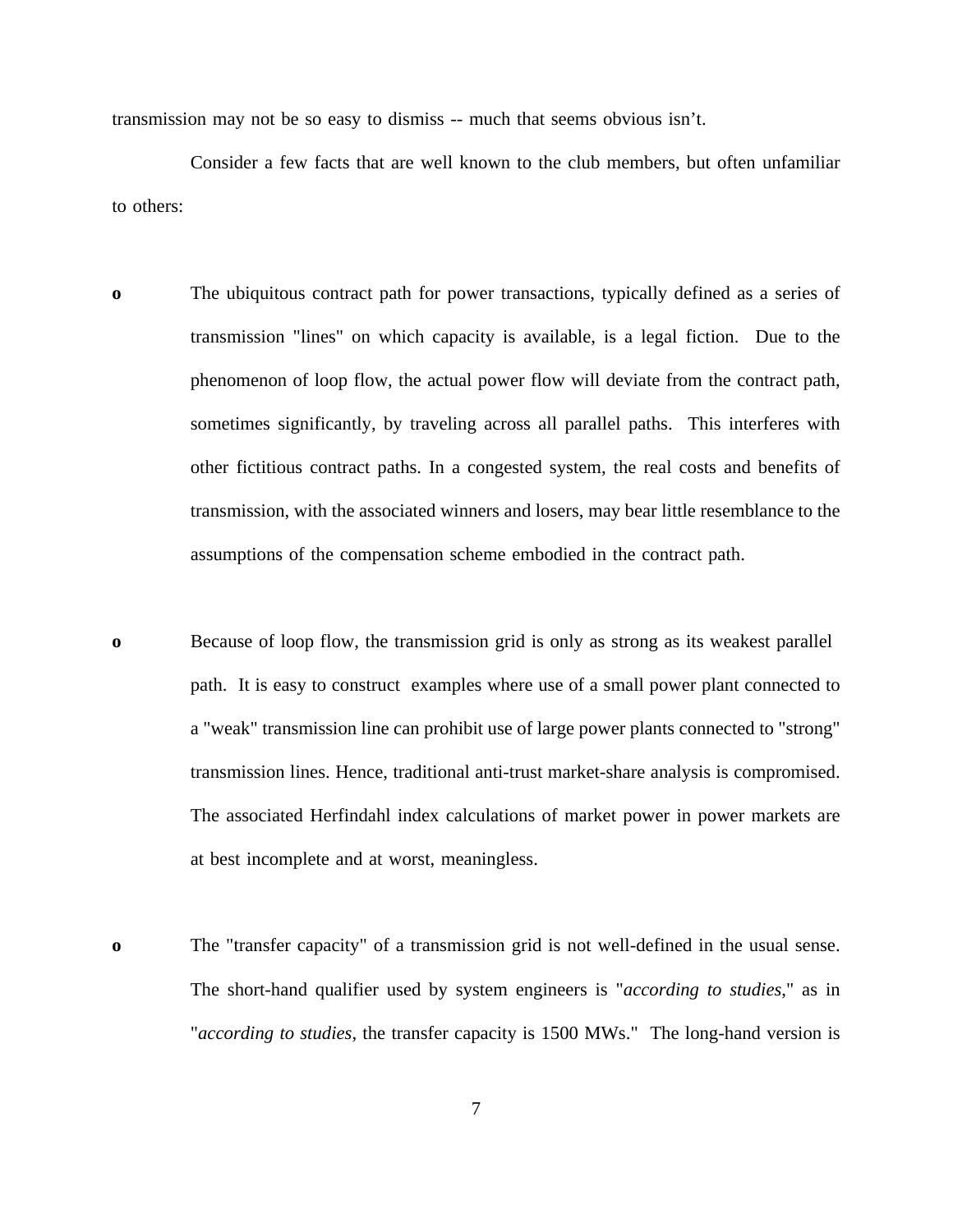"*under the assumed range and location of generation and loads for use of the transmission system, as envisioned by the system engineers for the prospective life of the proposed firm transmission right,* the transfer capacity is 1500 MWs." However, if the loads and the patterns of flow change, as they surely will over a period of more than even a few years, the transfer capacity will change as well, and could increase or decrease.

- **o** Since the transfer capacity cannot be defined, it cannot be guaranteed easily. As ready examples attest, users who planned for long-distance power sales under one set of loads and operating conditions can find these sales foreclosed later when loop flow from other contract paths clogs the grid.
- **o** In the short run the marginal cost of transmission congestion is greater than the average cost, sometimes much greater. When congestion costs are implicit, as well as in most cases where congestion costs are recognized explicitly, the usual compensation is based upon average costs. As is true in other areas of utility pricing, compensation for congestion based on average costs provides the wrong incentives for operation and investment decisions. For transmission, the resulting incentives for locating new generation are biased towards increasing total costs.

Each of these facts creates real problems that complicate any guarantee of transmission access. And this short list does not exhaust the difficulties in defining rights or finding the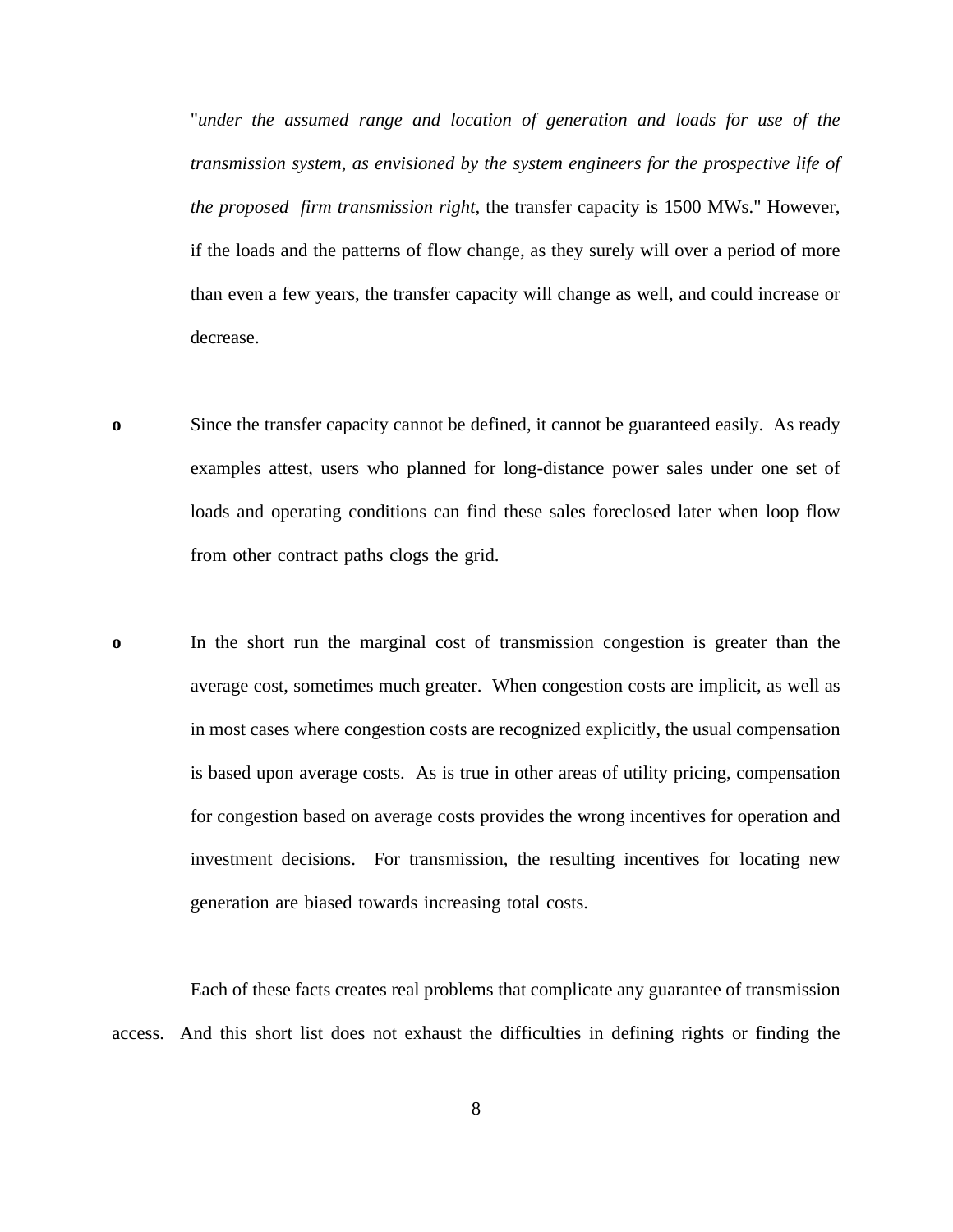appropriate prices. For example, thermal limits on individual transmission lines dominate discussions of transmission availability. However, thermal limits on individual lines create only one, and perhaps not the most important, constraint on power flows. System contingency and voltage limitations constrain power flows even when individual lines might appear to have substantial excess capacity. No broadly accepted market has emerged yet to price these scarce resources.

None of these problems is fatal in itself. And they all have solutions. Inside the transmission club, when the volume of power sales was small and congestion was minor, the informal rules and approximations sufficed. However, with many new entrants in a congested system, it will not be possible both to guarantee reliability and allow major players to operate as though the accepted fictions are economic facts. Transmission reform must face the facts.

#### **Constraints on Transmission Reforms**

The bulk of the existing transmission reform proposals duck these issues. Most are far more concerned with related but different problems such as recovering fixed costs or billing erstwhile free riders. As for the special constraints of networks, the reform proposals characteristically invoke one of a few popular incantations to make the problems of congestion disappear. For instance, the proponents of the "voluntary" transmission proposals typically take comfort in the retention of ultimate control by transmission owners who would approve access and respect the facts of the complicated network constraints. However, the rules are not articulated, and the critics find little here to distinguish the voluntary proposals from the insiders' club of old.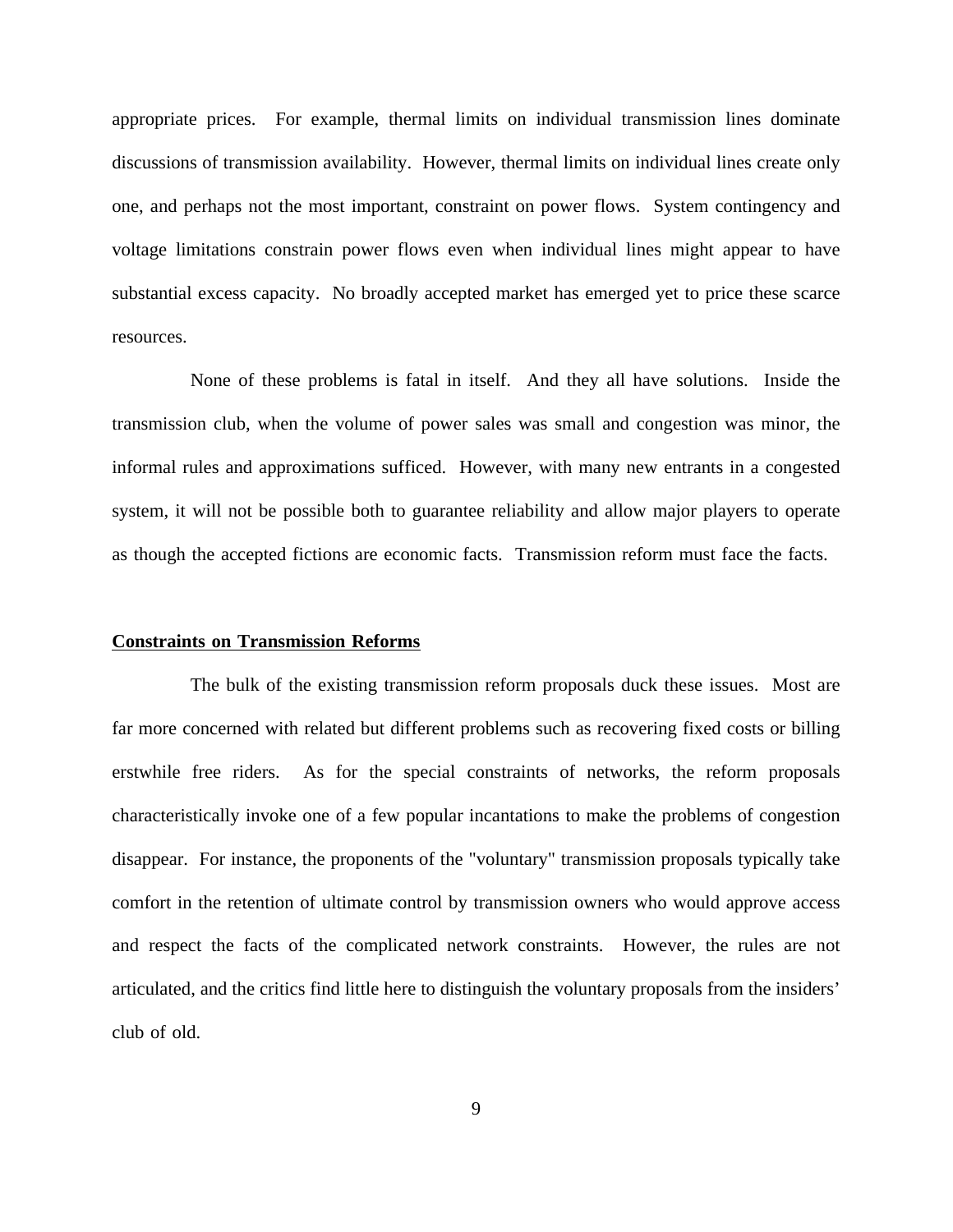The competing proponents of "mandatory" transmission proposals remove the dilemma by assuming that utilities will be required to build ever more transmission capacity. This approach would overcome the facts by restoring the fiction. Then there would be no congestion and the deviations from reality would again be truly negligible. Even though the "best" solution might save on transmission construction by allowing for a little congestion, a policy of overbuilding transmission to eliminate congestion is seen by some as a cheap way of avoiding the problems of defining new rules and administering use of the transmission highway.

For example, the existing FERC policy to limit market power relies heavily on expanding transmission capacity wherever there is congestion. The FERC "no fault" provision is constructed around the threat to reject any explanation for a failure to expand transmission capacity. If the threat were likely to work, and congestion truly would disappear, then there would be much to recommend such a device which would avoid immersion in the details. But if congestion is more difficult to overcome, it may be necessary to look to the details in order to untangle the policy choices.

Unfortunately, expanding transmission capacity is easier said than done, and it may be a long time before we enjoy such happy abundance. At a minimum, existing congested transmission systems will complicate the transition to a new electricity market. For the foreseeable future, therefore, the transmission grid needs new rules that replace a reliance on the familiar fictions with a respect for the unfamiliar facts.

Another appealing approach often suggested as a seemingly simple way to respect the facts is to submerge the transmission problem in an independent transmission grid that buys and sells power. Then transmission would be implicit, the grid operator would know the facts, and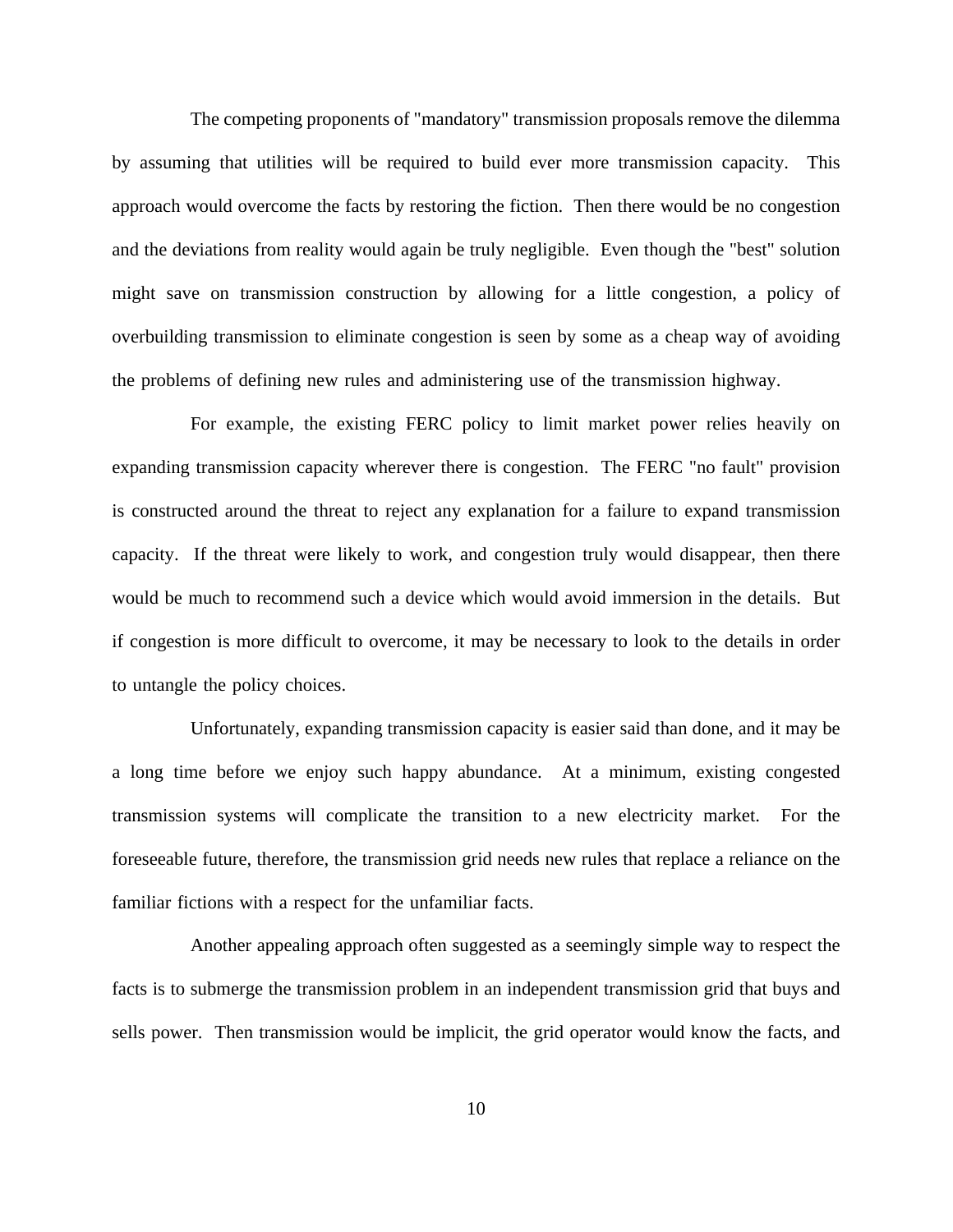the new club would be open equally to all. For instance, this is the essence of the current British approach with the National Grid Company and its common dispatch of all generating plants. But as long as the grid operator is not making the plant investment decisions, this buy-sell model only hides the problem. For instance, if the grid imposes a common transmission charge, including a uniform allocation of "out-of-merit" dispatch costs, the new loads and new generators will not see the correct economic incentives.<sup>9</sup> New plants will be built in the wrong locations, too far from the loads. Or if the grid buy-sell prices reflect the locational differences arising from transmission constraints, the possibility of significant fluctuations in the implicit transmission cost will increase the risks for new investment. New plants will be built in the wrong locations, too close to the loads.

Although the actual generation and transmission outcome will be consistent with some set of buy-sell prices reflecting the contemporaneous operating conditions, the incentives of the buy-sell model are not geared toward long-term investment. Yet the decisions on construction of new facilities, both generation and transmission, encompass the big stakes.

In addition to advancing the development of the market for power sales from existing facilities, a primary goal of transmission reform should include provision of correct incentives for location of new facilities. The new rules should redefine long-term transmission rights to respect the facts and provide a foundation for bankable long-term contracts. At a minimum, these rights should preserve the priority of system reliability, accommodate the incentives for efficient generation dispatch in the short-run, reduce the risks of long-term investments, and be credible to investors in the face of the complexities of power transmission.

<sup>9</sup> "Out-of-merit" dispatch cost is the term-of-art referring to increased power generation costs imposed by transmission congestion constraints.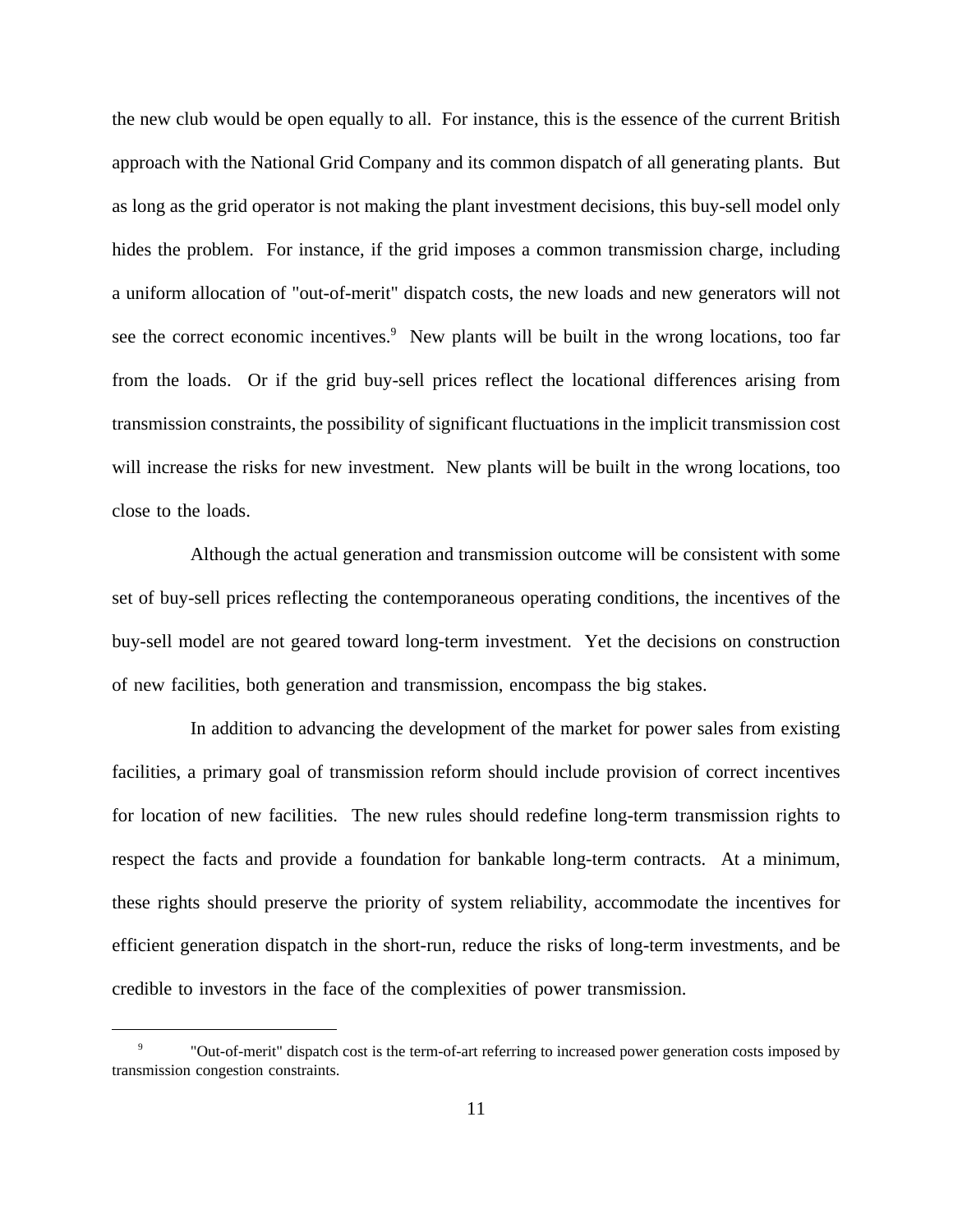This is a beginning, but more will be required. Fear of new transmission reforms arises in part because of real concerns with any overt tampering with the dispatch process. Arguably the current system dispatch and reliability procedures aren't (severely) broken and don't need to be fixed (much). We are blessed with a highly reliable system and the utility dispatchers have well-established methods for achieving efficient use of the available plants subject to the many constraints. Furthermore, the simple reality is that any reform which depends upon revising dispatch procedures, and thereby raising the specter of a threat to reliability, faces a huge obstacle. It would be far easier to proceed with a transmission reform that would be compatible with either the current or some new dispatch practice.

### **CHANGING THE TERMS OF ACCESS: A CONTRACT NETWORK**

Progress in defining the "appropriate terms" for transmission requires a new vision with new terms to define the meaning and use of transmission capacity rights in the face of congestion. A capacity right that is consistent with efficient short-term usage of the transmission system will be an essential ingredient of a new transmission regime. With a well-defined capacity right, **Cooperative Company** could negotiate agreements with its partners that incorporate the real constraints on the capacity created by a new transmission line connected within a larger network. **Weak Wheeler** could participate in a joint venture to expand its transmission capacity without fear that the new capability would be usurped by free riders. **Big Buyer** would be able to arrange long-term purchases with predictable economics that would not fluctuate wildly with changing load patterns.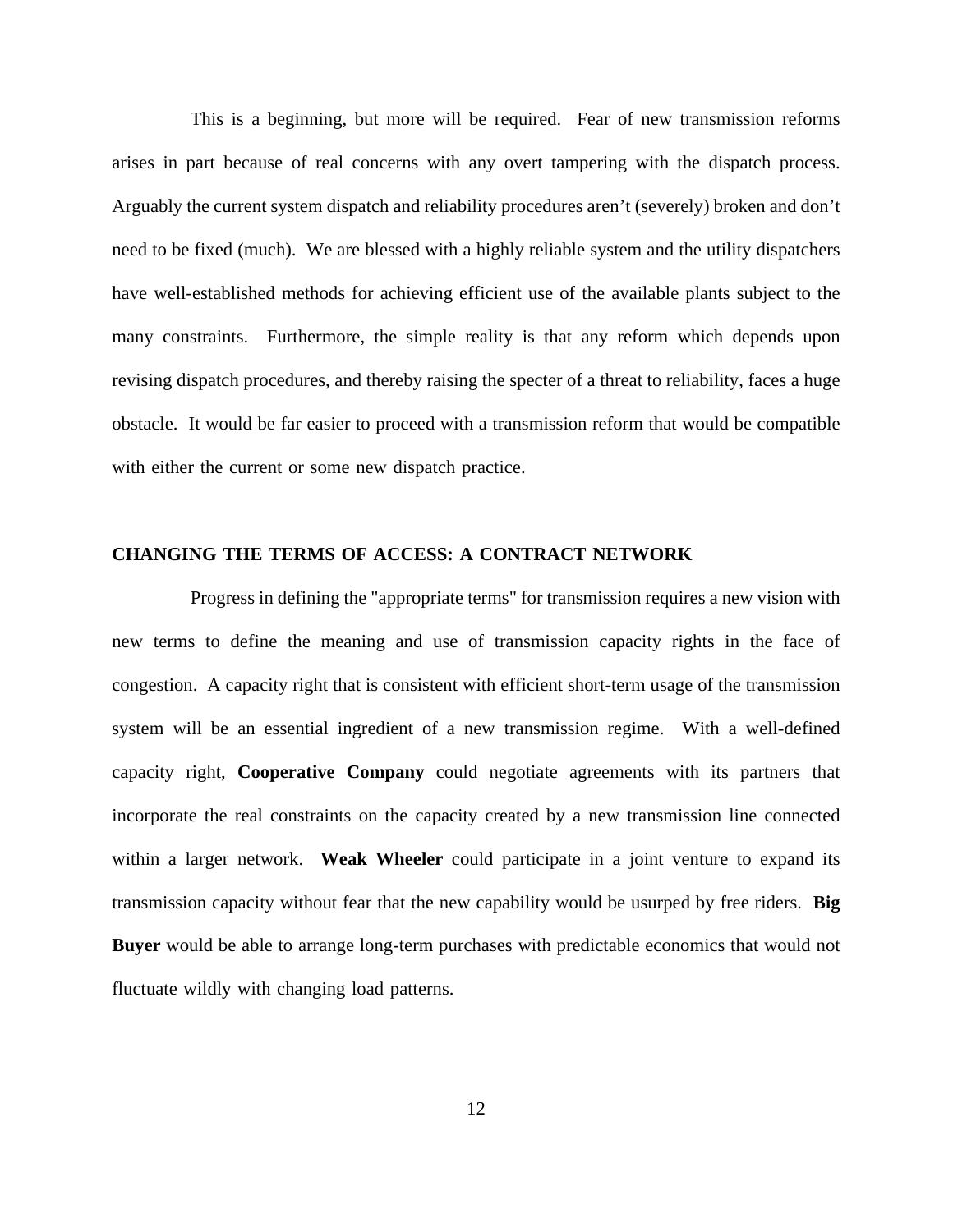# **Objectives**

The principal electricity sector. This objective includes a mandate to operate and maintain the electricity system to acceptable standards of safety, environmental protection and reliability. Support of economic efficiency requires a balance of measures that both accommodate proper use of the existing electricity system and provide incentives for innovation and adaptation to the changing needs of the economy.

A market maintains natural pressures for cost control while providing the incentives and the opportunities for discovering and meeting the diverse needs of customers. A goal is to capture these long-run benefits without an undue increase in the cost of using the existing electricity system.

Operation of a market replaces traditional central planning with a greater reliance on agreements among parties through contracts. These contracts will determine market access, customer rights and obligations, and pricing. Economic efficiency improves when the system allows a wide choice of contract forms without constraining system operations. Any reform of the system design should help customers enter into mutually acceptable contracts to share financial risks within the technical limits of efficient operation of the system.

At the same time, it would be preferred that the transmission protocol provide a reasonably intuitive model that fits within the progression of utility institutions. Here an outline of the contract network concept demonstrates that workable reform is possible with explicit attention to the details of the constraints that create congestion in transmission networks. The contract network concept provides one tool for accommodating transmission reform that confronts the special complexities without requiring wholesale fixes in parts of the system that aren't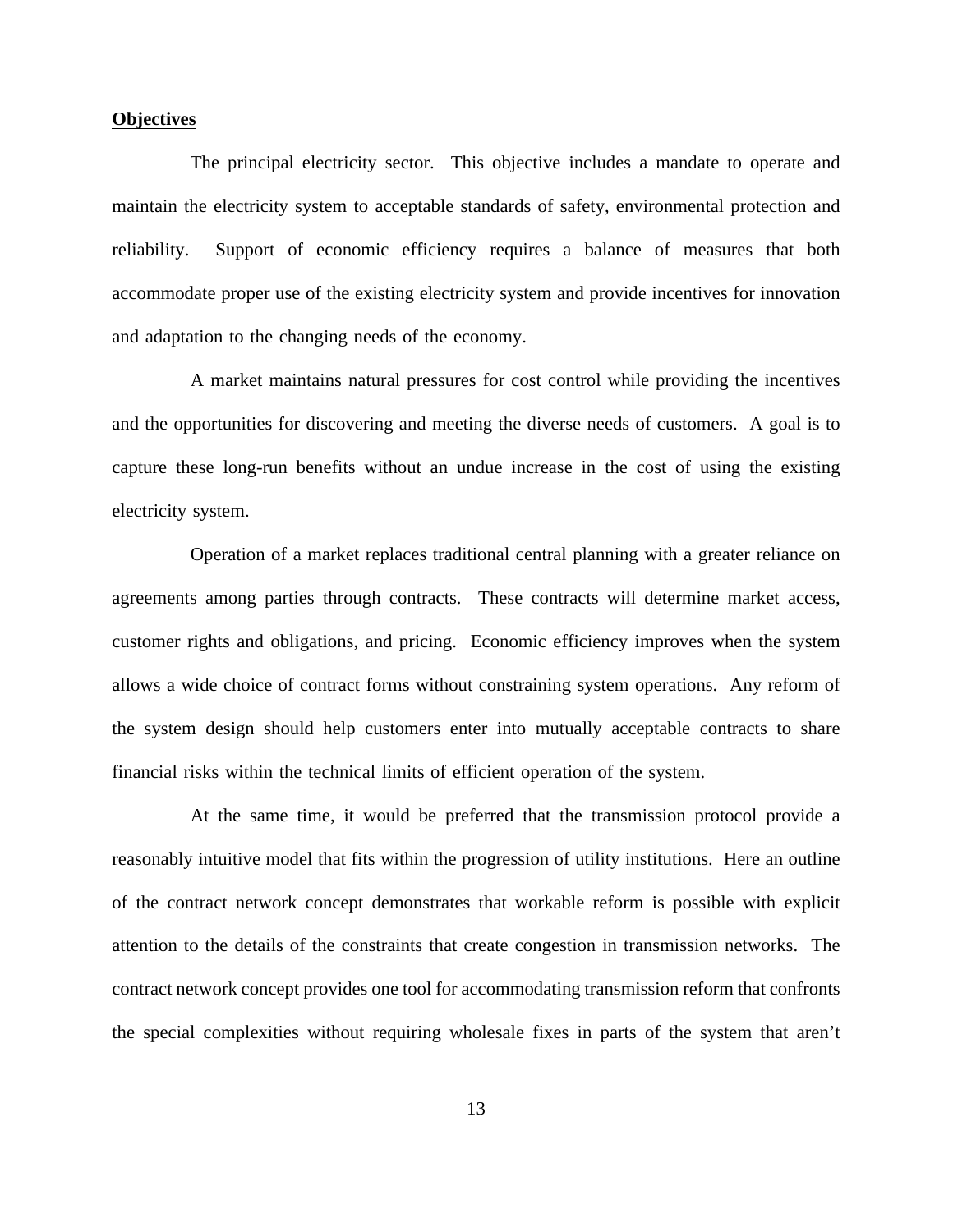broken.

#### **Supporting a Market**

These objectives and the special circumstances of electricity markets lead to three essential ingredients for the generic design of a new electricity market: greater reliance on competition; spot markets for efficient operations; and long-term contracts defining rights and providing financial hedges.

First, competition should control the process wherever practical. The most important requirement for competition is to minimize or eliminate any barriers to entry. New or competing generators should have easy entry to the wholesale market to provide contestability. Wholesale customers should have access to alternative generators, suppliers and brokers when economically appropriate.<sup>10</sup> The market should provide the proper signals and incentives such that mutually acceptable contracts between users of the system are economically efficient for the system as a whole.

In an electricity system, operating an efficient spot market for energy and transmission is a key to providing both access and the proper economic incentives. At the same time, the demands of system control and reliability require central dispatch of power plants to meet load while respecting the constraints of the transmission grid. These requirement combine naturally in the continuation of traditional practices for economic dispatch of power plants coupled with

<sup>&</sup>lt;sup>10</sup> The emphasis on wholesale customers respects FERC's jurisdiction and distinguishes the analysis from the separate consideration of the quite different issues of retail access, wheeling and competition. Furthermore, in the case of requirements customers, open access even in wholesale markets raises questions of stranded investment, backup service, and other complexities required for a transition from the exiting practices. These complexities go beyond the focus of the present discussion.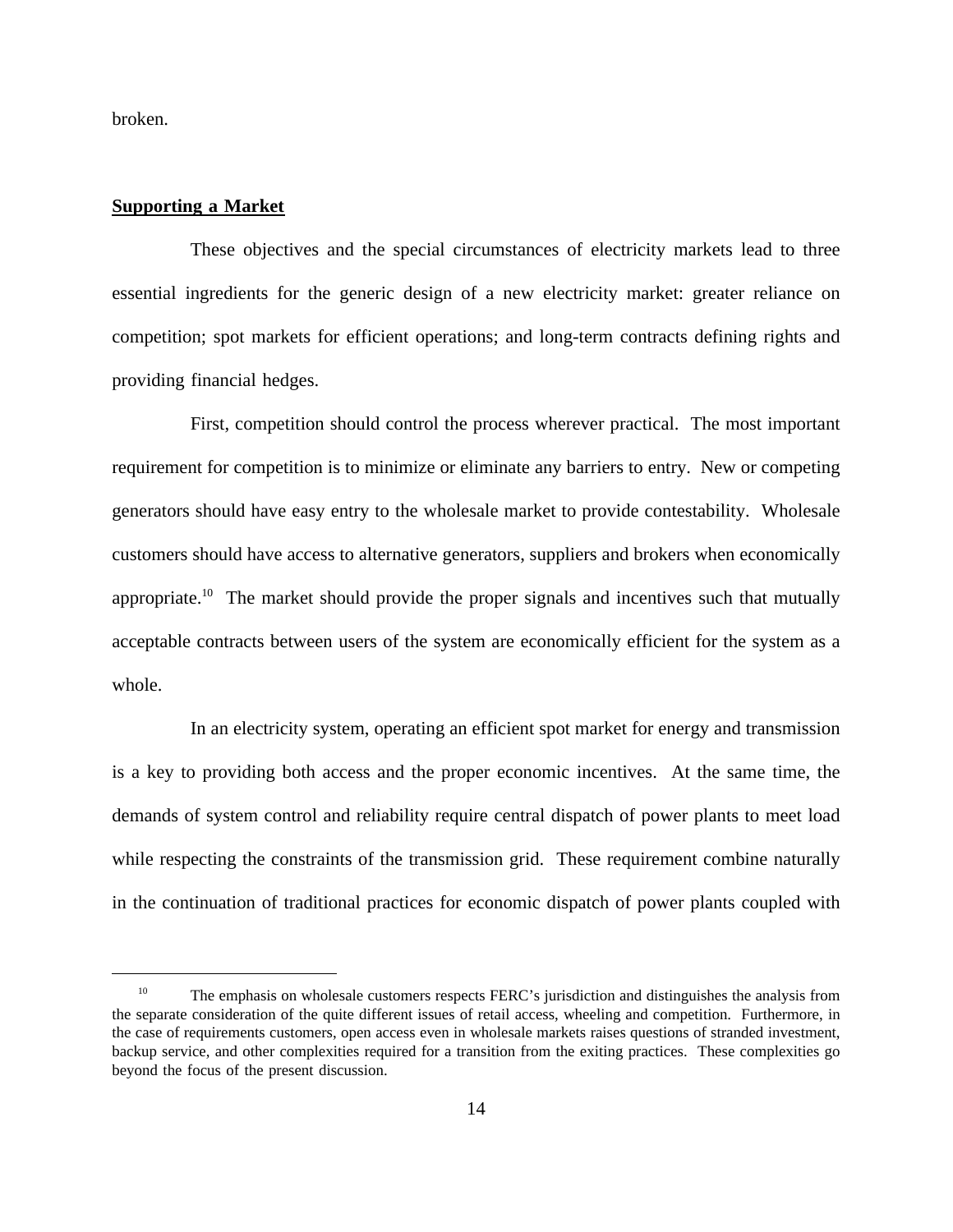the innovation of allowing market-based bids for power to replace engineering estimates of costs.

The existing mechanisms for central economic dispatch provide the information needed to calculate short-run marginal costs that reflect the payments for energy inputs, the availability of power plants and the constraints of the transmission system. These estimates incorporate all the system interactions and thereby subsume the complications of loop flow within the calculated marginal costs. This central dispatch must be preserved. With the proper design of incentives for bidding, this same dispatch process will replicate the results of a competitive market for which the marginal costs would be equal to the market-clearing prices. All energy should be bought and sold in the short run at these market clearing prices.

Short-run transmission usage prices are implicit in the differences in these spot-market prices across locations. These price differences always include the effect of marginal transmission losses. In addition, faced with transmission constraints, these market prices will include sometimes substantial differences that reflect the costs of system congestion. The resulting transmission loss and congestion prices would provide the necessary signals for efficient use of the existing electricity system and the proper incentives for efficient investment to locate new generating plants or expand the transmission grid.

The existence of a viable spot market based on demand bidding and central economic dispatch would provide a principal ingredient needed to assure access to the electricity market. Subject to minimal technical requirements and credit guarantees, any generator, supplier, broker or wholesale customer should have access to the grid and be allowed to buy and sell power in the spot market. The operation and control of the grid should be limited to the technical but not the commercial operation of the market.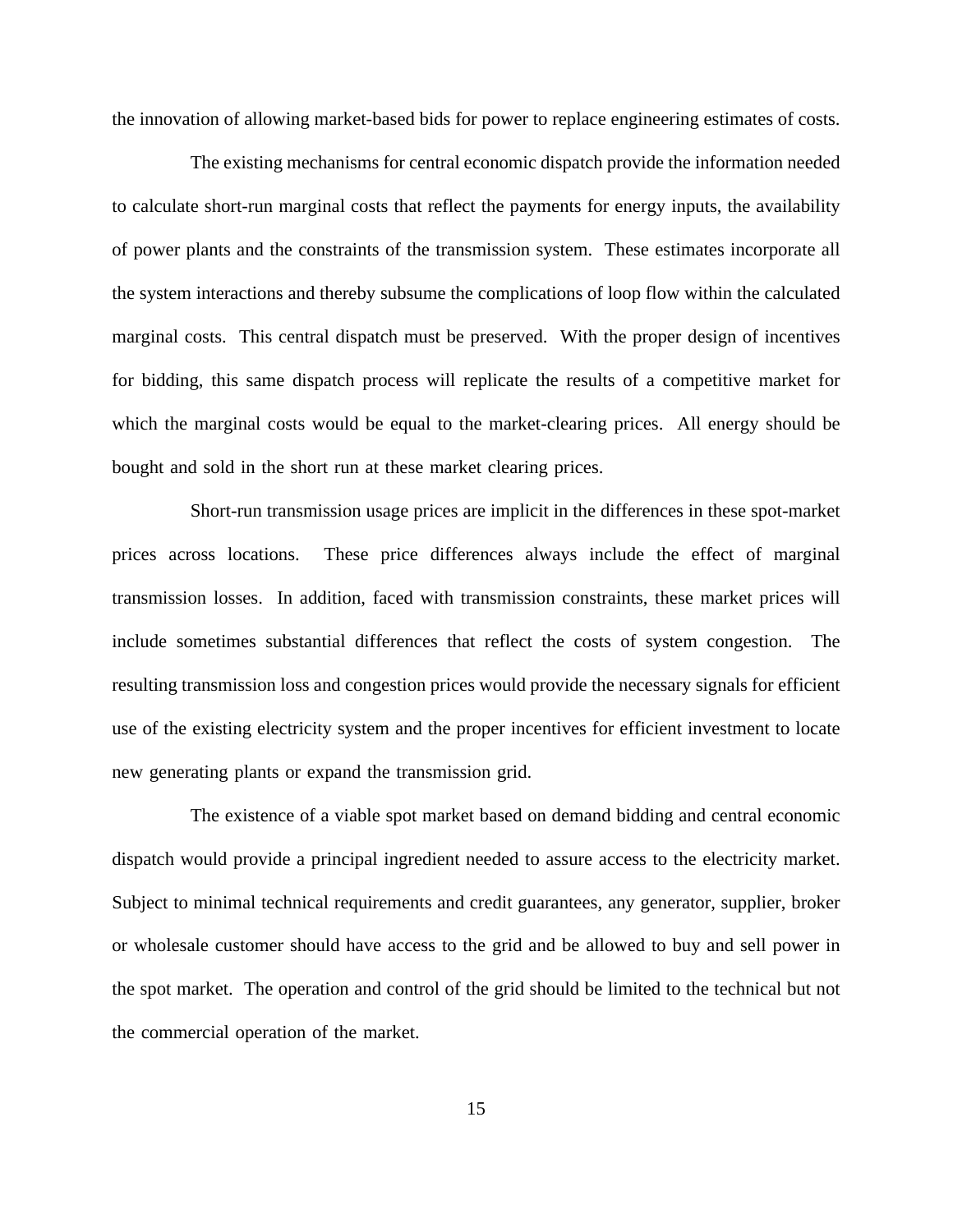As with other industries, an efficient spot market in electricity must combine with longterm contract arrangements for both energy and transmission. These contracts should define rights and responsibilities and share price and other financial risks as the parties agree. Energy contracts between wholesale customers and generators can insure generator cash flow and provide the required support for financing new projects. Such long-term energy contracts would provide an option for customers seeking greater price stability. Of course, buyers and sellers would have the option of relying on the spot-market. This creates the possibility of facing highly volatile prices. However, buyers and sellers would also have the option of agreeing on separate bilateral financial payments that hedge against any changes in prices in the spot market. Furthermore, in the presence of the spot market, the long-term energy contracts are limited to financial hedges and do not constrain the operation of central economic dispatch by requiring operation of specific generating plants for specific customers. Actual purchase and sale of power is provided through the efficient spot market, with payments under the contract returning agreed compensation for fluctuations in the spot price.

Although long-term energy contracts can arise naturally through bilateral negotiations built around the operation of the spot market, corresponding contracts defining transmission rights and payments must work through the monopoly grid operator. Because of these operational requirements of the power grid, long-run transmission capacity rights cannot be granted solely in terms of specific performance. In the presence of system congestion and changing load patterns, it will not be possible to meet load, guarantee reliability, minimize costs, and simultaneously generate power at the locations consistent with long-term transmission rights. The technical conditions of electric power transmission require that the grid operator recognize and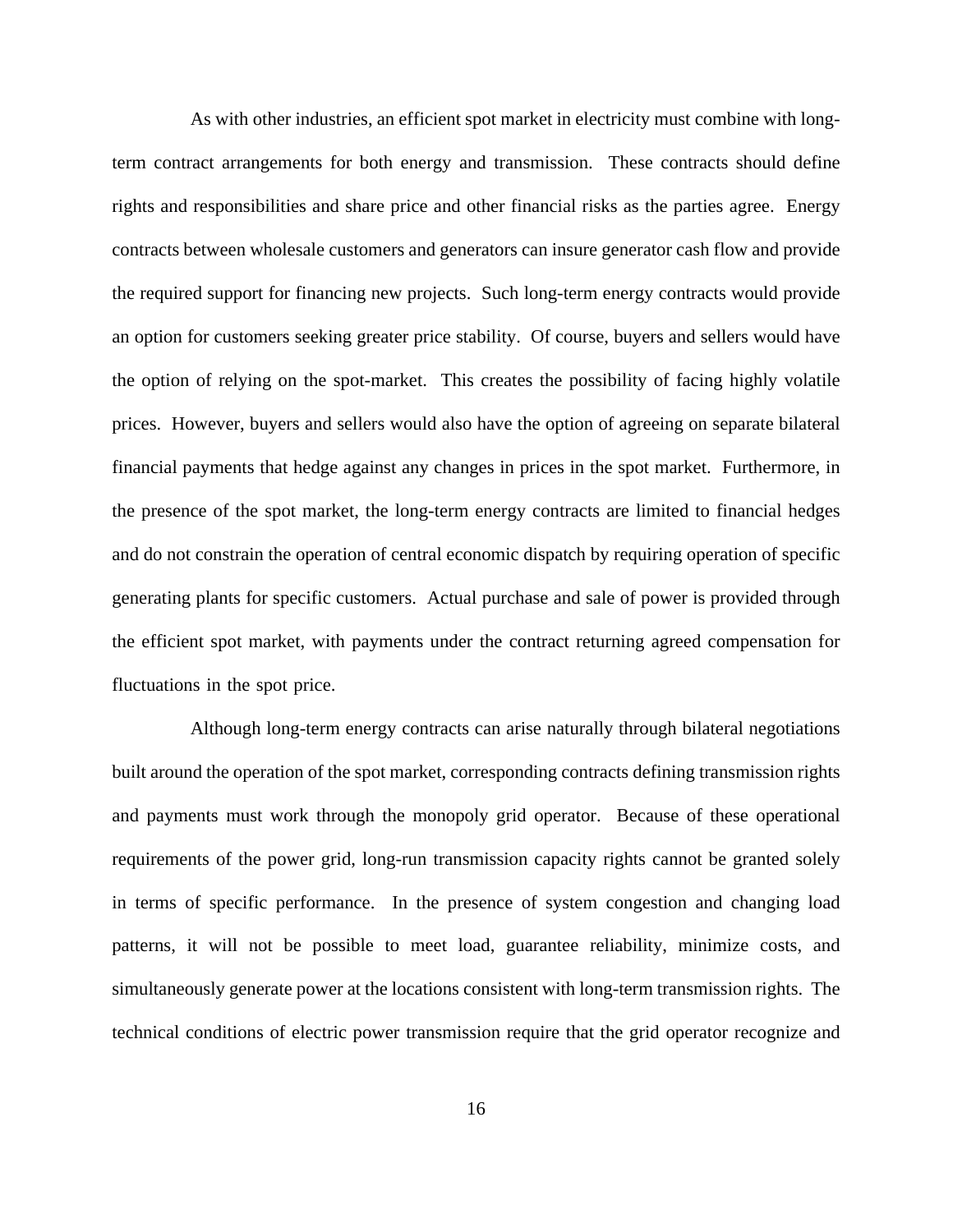incorporate the interactions of different users of the system. In the short run these interactions lead to efficient transmission usage prices. In the long run, the grid can operate a market in transmission capacity rights. Just as with long-term energy contracts, these transmission rights are limited to financial hedges and do not constrain the technical operation of central dispatch. Hence the transmission capacity rights are really transmission capacity "rental" rights, not rights to control use of the grid.

The financial payments for transmission rights provide the natural compensation for the fluctuations in spot prices. However, unlike the long-term contracts with generators, the definition of rights and the computation of the associated financial payments for transmission requires the participation of the grid. Fortunately, the necessary payments can be determined automatically in the calculation of the short-run marginal costs associated with the optimal economic dispatch for the spot market. Hence the grid can provide the technical operation of the spot market and act as a clearinghouse for payments under long-term capacity rights.

The definition of the capacity right reduces to a selection of two points in the network and the associated capacity assigned for transmission compensation between these two points. In normal operations of the power system, users will sell or purchase power, or arrange for equivalent transmission. For each accounting period, the transmission usage price includes a congestion component. The actual grid users pay the grid the associated usage prices for real and reactive power. In turn, the grid will pay the transmission capacity-right holders the congestion rental for the allocated capacity.

The principal requirement in maintaining the viability of the transmission capacity-right allocations is to ensure that the combination of all allocated rights is feasible within the operating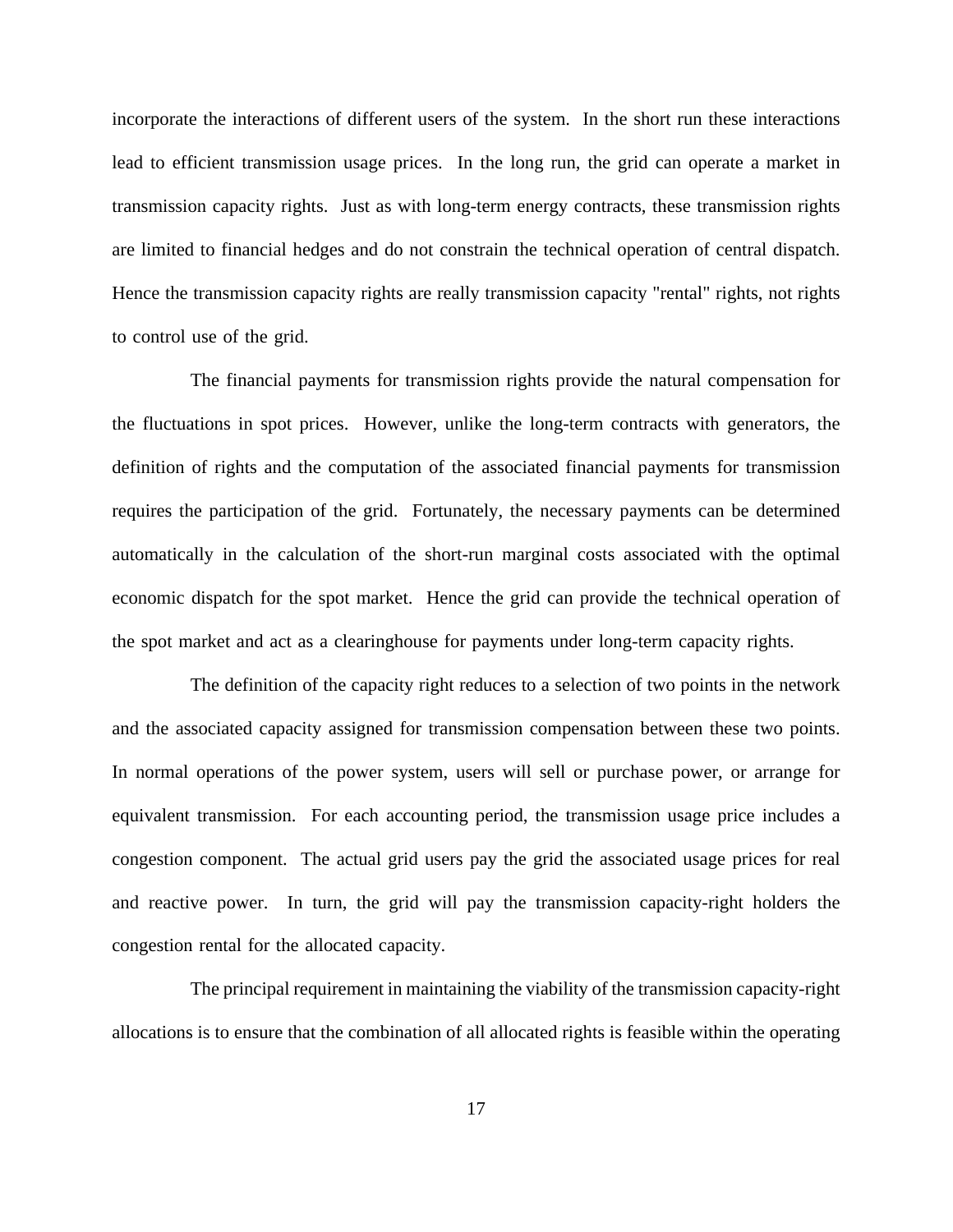constraints of the grid. Because of the network interactions, this implies that the capacity cannot be determined by examining particular paths of individual transactions in the system. Transmission in one part of the grid may increase or decrease capacity for transmission in other parts of the grid. However, as long as the aggregate transmission would be feasible under the loads and power conditions envisioned with the capacity rights, then the implicit usage payments under economic dispatch will fund payments in the settlement system needed to compensate the capacity-right holders.

Creation and use of the financial transmission capacity rights would provide the normal mechanism for capturing the benefits of the transmission grid. By distributing the revenues obtained from short-run transmission usage back to the holders of transmission capacity rights, we leave the costs of the transmission system to be collected from a set of fixed charges under long-term contracts. Combined with short-run marginal cost prices, the fixed charges are economically efficient as the other half of a two-part tariff structure and fall naturally to the recipients of the transmission rights. Customers who wish to reduce the costs of congestion implicit in payments in the electricity spot market have an incentive to invest in transmission expansion and reinforcement. Such investment creates new transmission capacity. The right to the financial benefit of that new capacity can be assigned to the customer who agrees to pay the investment cost. Those who invest in long-term transmission capacity rights will not face the possibility of later paying congestion costs induced by other users of the system. This provides the complementary long-term financial assurances found in the companion long-term energy contracts.

The overall structure of the market would reduce to a transparent system that preserves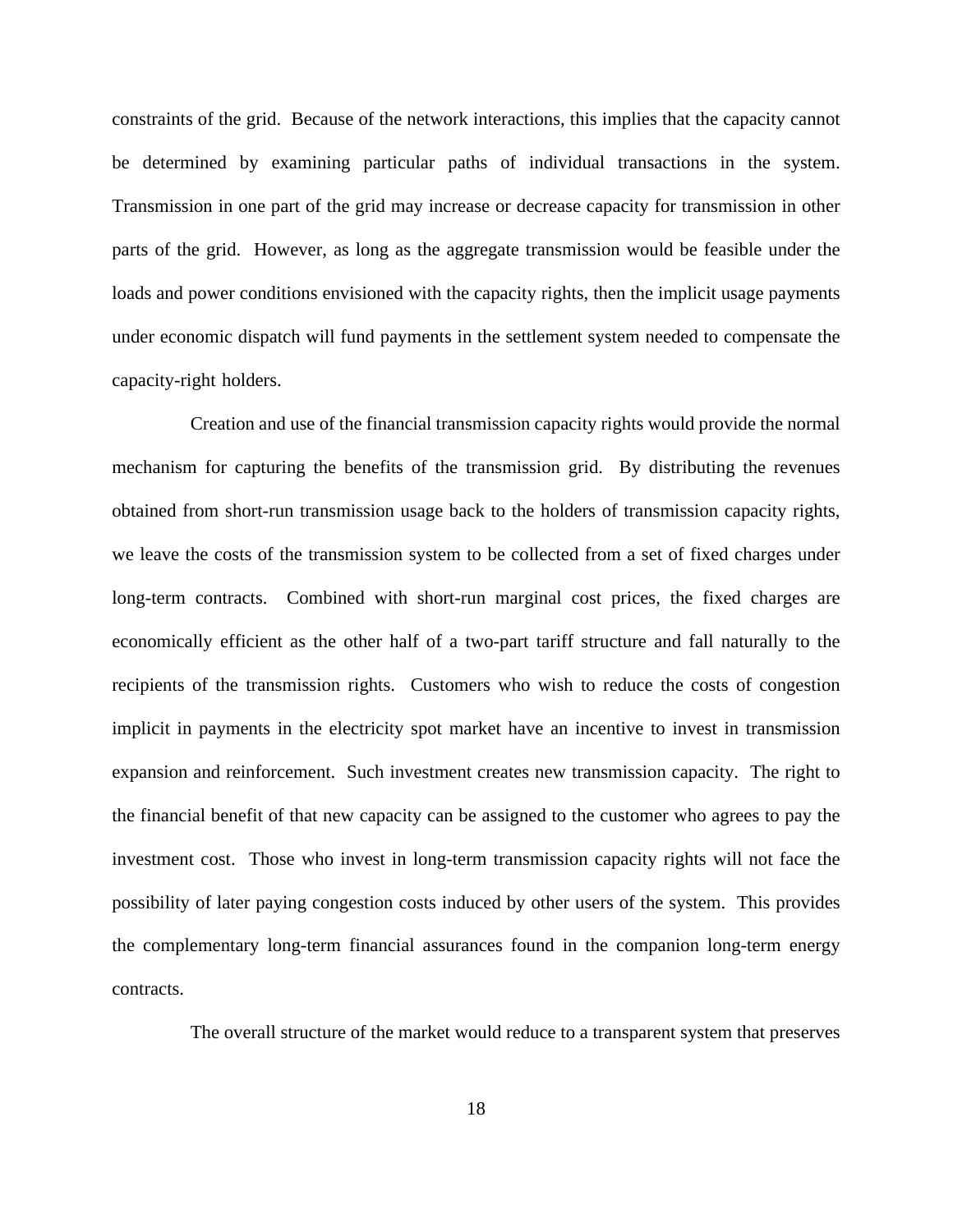the necessary central control over technical operation of the system, provides essential ingredients for a more competitive electricity market, and simplifies governance of the system. The connection is through recognition of the equivalence of optimal economic dispatch and the results of equilibrium in a competitive market. The dispatch process produces the information needed to determine short-run marginal costs. These marginal costs provide the transparent basis for efficient spot-market prices. Everyone has non-discriminatory access to the spot market to buy or sell energy at these efficient prices. Long term financial arrangements can operate through contracts to hedge generators and customers against fluctuations in spot prices. With the assistance of the central grid as a clearinghouse, similar long-term contracts can operate to provide financial transmission capacity rights that hedge against the costs of congestion in the system. These long term contracts provide the necessary analogy to property rights to promote economically efficient incentives for long-term investment in both generation and transmission. The combined system conforms to the "user-pays" principle. In the short-run the user pays the efficient spot prices. In the long-run the user captures the benefits of new economic capacity and pays the investment cost needed to create that capacity.

## **GENERIC TRANSMISSION RIGHTS PROVIDE A NATURAL INNOVATION**

The basic idea for transmission capacity rights builds from three simple principles for redefining the terms of the transmission debate. First, *promise only what you can deliver*. It is clear that under optimal dispatch with changing loads on the system, even firm transmission rights cannot guarantee specific performance. It will not always be possible both to meet load and to take power from one place and deliver it to another. Hence the definition of a firm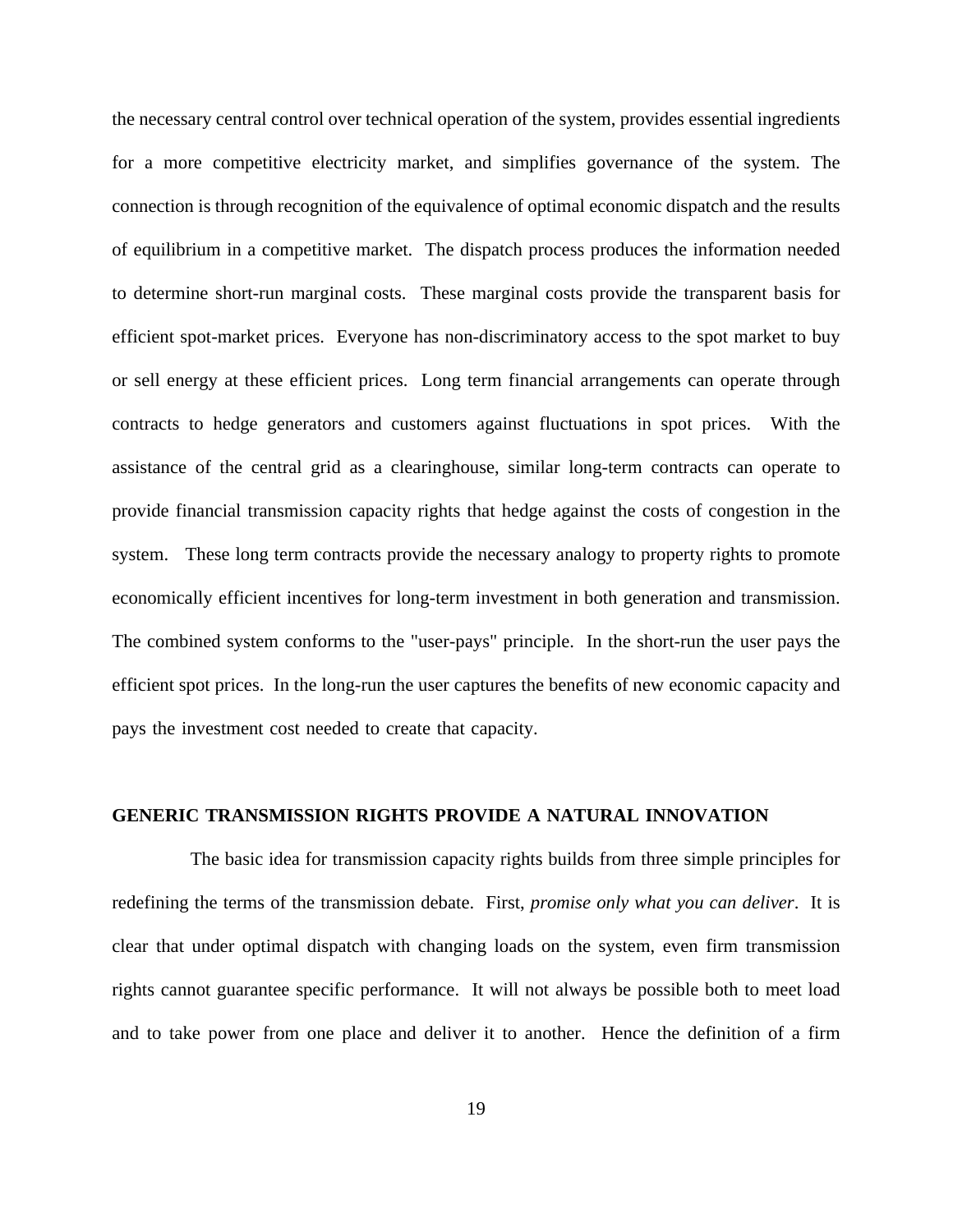transmission right needs to include a method for payment to compensate for the higher costs incurred when transmission is blocked. In essence, this would extend to transmission the evolving British practice for new generation contracts, where the contract terms for the producers often hedge against the changing level of the grid buying price.

Second, *respect the facts of the transmission network*. The contract network proposal would redefine a long-term transmission capacity right as a license either to deliver power from one point on the grid to another point, or to receive a payment that compensates for the higher cost of generation if the transmission system is congested. The rights would be defined not on a "contract path" but within a "contract network." The compensation scheme would follow from the specification of the contract network. The essential detail is in the determination of contract network transmission prices that reflect the true marginal costs in the electric network.

For a given dispatch within any transmission network, the recognized method for calculating the necessary marginal costs at each bus or location also determines the implicit transmission costs.<sup>11</sup> And for the optimal power dispatch, these marginal costs will equal the market-clearing prices. The theory was developed originally with an eye toward improving efficiency in the choice of loads and generation, and this pricing method could drive future improvements in the dispatch process.

Happily for the present, however, this same theory provides the framework for determining the appropriate compensation for a long-term transmission right, without necessarily

<sup>&</sup>lt;sup>11</sup> F.C. Schweppe, M.C. Caramanis, R.D. Tabors, and R.E. Bohn, Spot Pricing of Electricity, Kluwer Academic Publishers, Norwell, MA, 1988.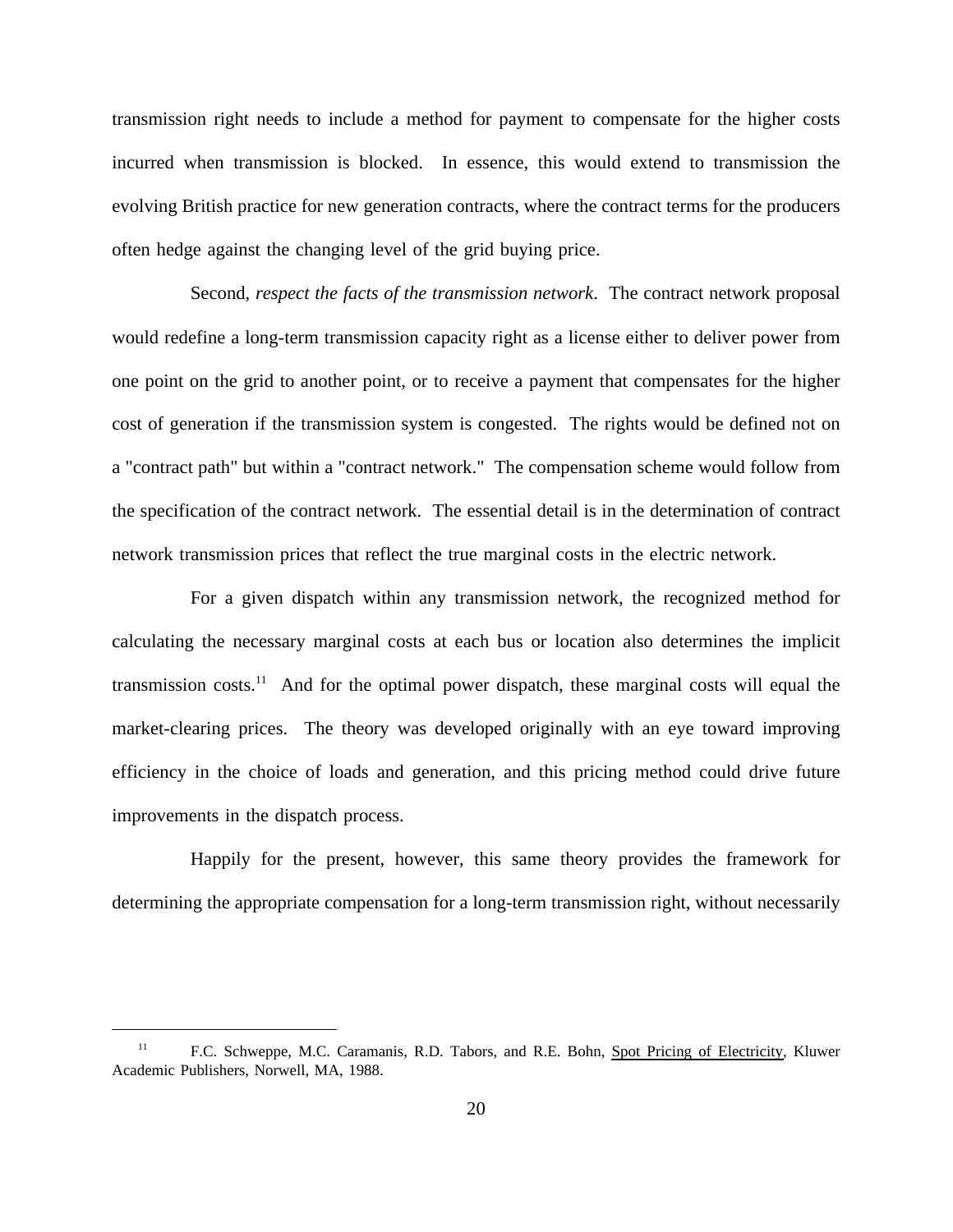tampering with the dispatch process.12 This leads to the third motivating principle of the contract network. Namely, *fix only what is clearly broken*. If the dispatch process is working well and would be difficult to change, accept the dispatch as given. Then it is possible after-the-fact to calculate transmission prices that both reflect the appropriate short-run incentives and provide the required long-run compensation.

The details are not obvious, but they have been worked out with readily available

examples. For instance, Figure 1 shows the real and reactive power prices at each bus in an example with a thermal constraint on one line that induces a five per cent increase in cost at a particular bus.<sup>13</sup> The prices include the marginal cost of losses and the marginal cost of congestion at each location. By definition, the transmission price for any



**Figure 1**

given transaction is the difference between the prices at the starting and ending locations. These transmission prices would both pay for losses and fund payments in a settlement system that guarantees the long-run transmission economics of the firm transmission capacity rights. Transmission users would pay the calculated price for transmission. Transmission capacity-right holders would be paid the corresponding cost of congestion. In effect, the day-to-day users of the transmission system would rent capacity from the owners of transmission capacity rights.

<sup>&</sup>lt;sup>12</sup> W. Hogan, "Contract Networks for Electric Power Transmission," Energy and Environmental Policy Center, Harvard University, Discussion Paper E-90-17, September 1990.

<sup>&</sup>lt;sup>13</sup> The prices are reported relative to the cost of real power generation.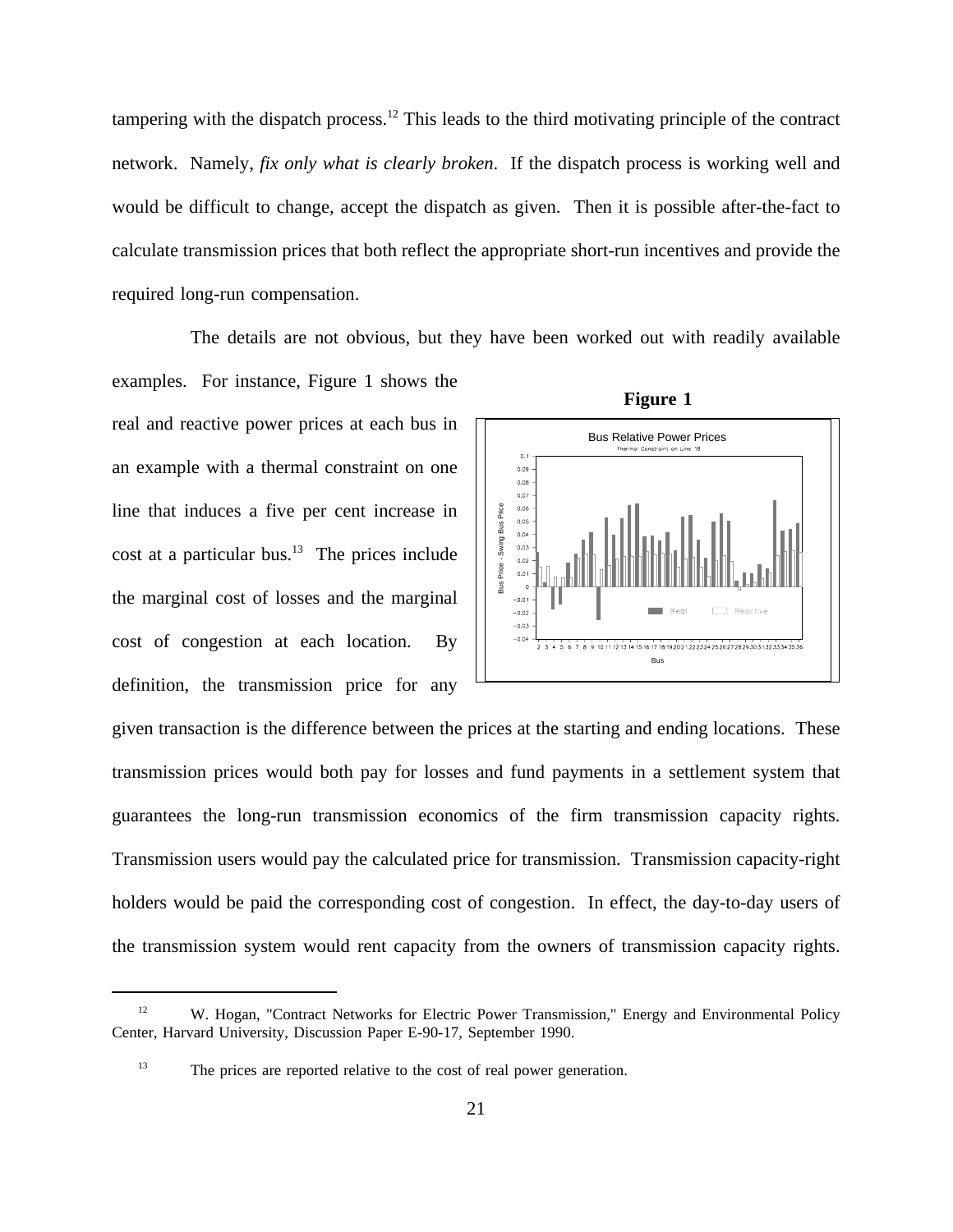The contract network model would calculate the market-clearing capacity rental prices implicit in the power dispatch. These required rental payments are easy to compute after the fact. Hence it is possible to implement a compensation scheme which could provide a perfect hedge against the risks of system congestion. Within a contract network framework, these could be bankable long-term transmission capacity rights.

Since the contract network respects the facts of the transmission system, it avoids the problems of the contract path. All users pay the full opportunity cost of their use of the system. If loop flow creates congestion that affects the holders of transmission rights, the settlement system provides the appropriate compensation. The capacity rights of the network can be well defined, and honored, even though the actual transfer capability may change later with altered load patterns. Furthermore, the transmission prices incorporate the costs of constraints that arise from voltage or contingency limits, as well as thermal limits on individual lines. And once the network is specified, the information requirements are not much different from the data already used routinely to implement the common "split savings" calculations in many power pools.

Although the contract network framework is only a proposal, representative tests reinforce the promise of the method. These same tests illustrate a range of problems now ignored in transmission pricing, such as the great potential variation in transmission costs. For instance, Figure 2 summarizes the errors in the bus prices that



**Figure 2**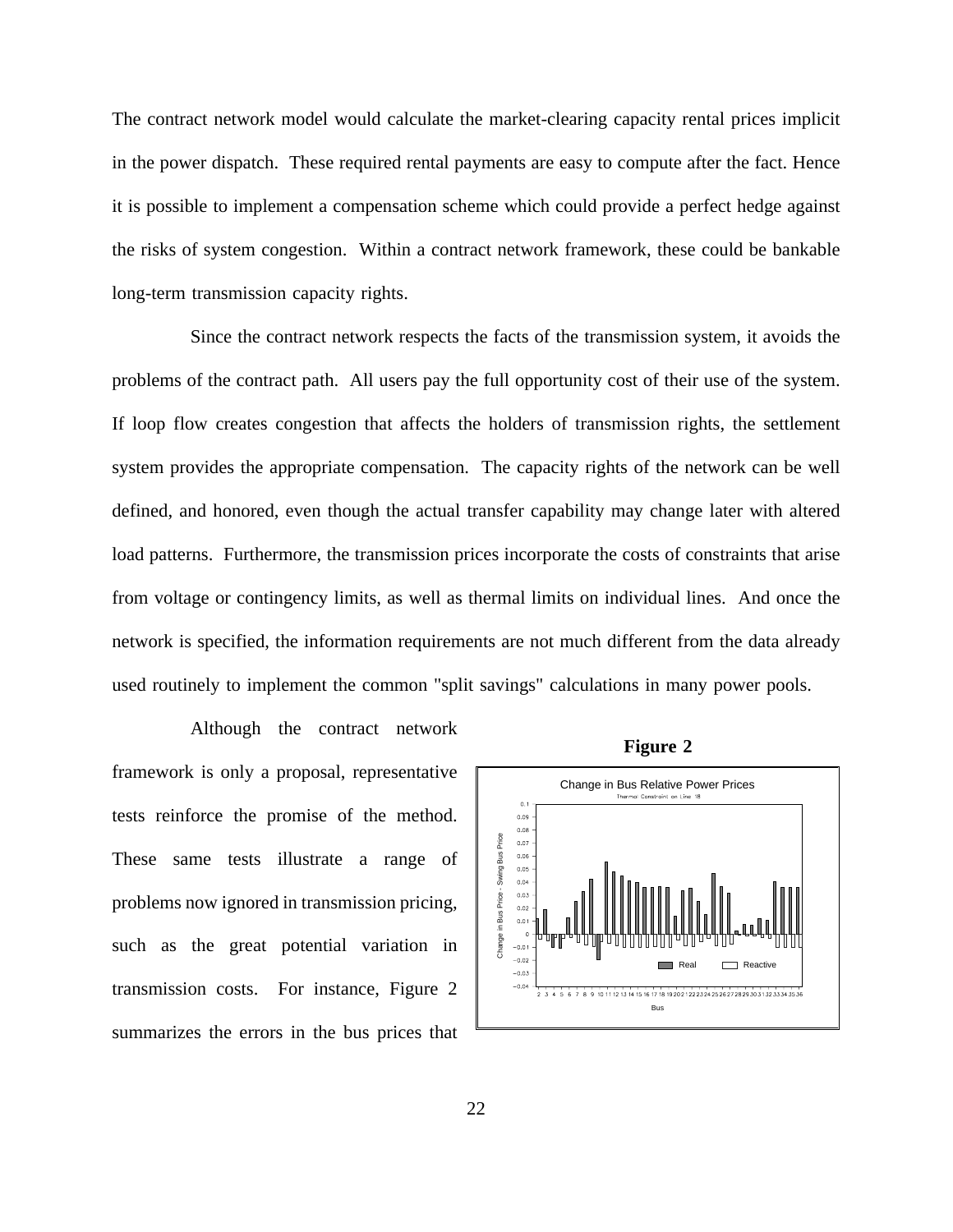follow from ignoring the thermal limit in the example and pricing only according to losses. Apparently the impacts of even modest congestion can spread throughout the network. Furthermore, voltage limits and reactive power deficiencies can have significant effects on real power prices.

Congestion and even small associated changes in delivered prices can produce dramatic impacts on transmission prices elsewhere in the network. But the congestion payments in the contract network always provide the compensation needed to preserve the economics of the longterm transmission rights. With the contract network transmission capacity right in hand, **Cooperative Company, Weak Wheeler, Big Buyer** and all those clamoring to join the transmission club could turn their attention to the other problems that afflict transmission reform.

A contract network framework would not be a panacea. It cannot eliminate the problem of market power, but the creation of a viable long-term transmission capacity right can facilitate entry and mitigate market power without requiring the "no fault" assumption of unlimited transmission capacity. The contract network definition leaves open determination of the access charges needed to cover total costs, but it provides a consistent and efficient definition of usage prices. The discussion here neglects the questions of initial allocation and valuation of the rights or the transition problems in moving from the current system, although many options are available. In addition, the contract network will not guarantee optimal expansion of the transmission network, although the prices will provide information about the need for new capacity. Finally, the contract network will not eliminate the need for regulation of the transmission grid. However, the mix of regulation and market forces will change as new entrants can make viable long-term transmission arrangements.